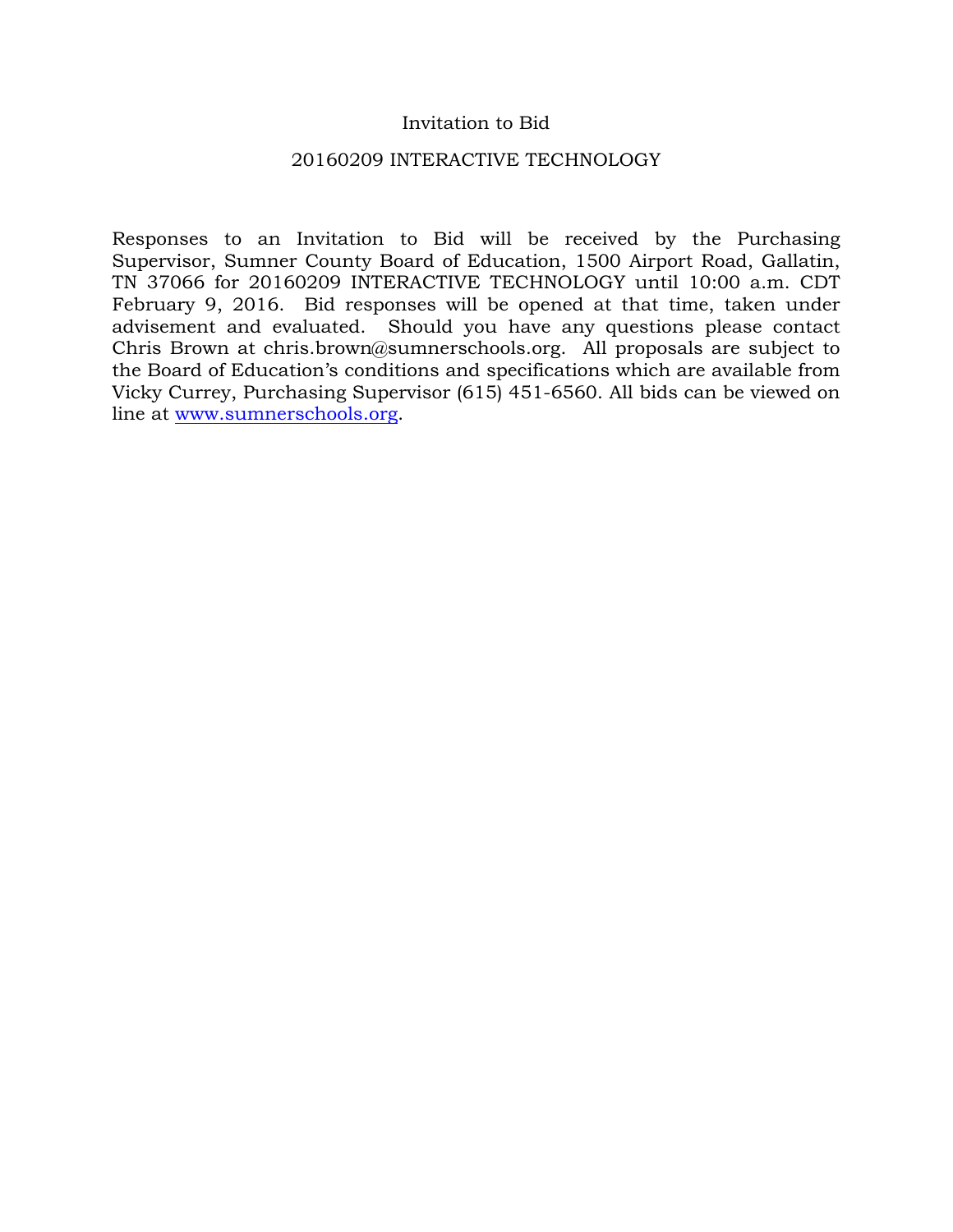#### **NOTICE TO RESPONDENTS**

Responses to an Invitation to Bid will be received by the Purchasing Supervisor in the SUPPORT SERVICE FACILITY CONFERENCE ROOM, Sumner County Board of Education, 1500 Airport Road Gallatin, TN 37066. They will be received until 10:00 A.M. Local Time FEBRUARY 9, 2016 for 20160209 INTERACTIVE **TECHNOLOGY**, at which time the responses will be opened, taken under advisement and evaluated. **BIDS WILL BE POSTED ON www.sumnerschools.org** 

-------------------------------------------------------------------------------------------------------------------------------

#### **GENERAL REQUIREMENTS AND CONDITIONS**

- 1. The Sumner County Board of Education reserves the right to accept or reject any and/or all responses in whole or in part, and to waive informalities therein.
- 2. Any responses received after the scheduled closing time for the receipt for responses will not be considered.
- 3. If a mistake is discovered after the responses are received, only the Sumner County Board of Education may allow the respondent to withdraw the entire response.
- 4. Partial payments will not be approved unless justification for such payment can be shown. Terms will be net 30 days.
- 5. Payment will not be made until the said 20160209 INTERACTIVE TECHNOLOGY are inspected and approved as meeting all specifications by persons appointed by the Sumner County Board of Education.
- 6. Responses submitted must be in a sealed envelope and marked on the outside as follows: **RESPONSE: 20160209 INTERACTIVE TECHNOLOGY**

#### **DEADLINE: FEBRUARY 9, 2016 @ 10:00 A.M.**

- 7. Facsimile responses will not be considered.
- 8. If a successful bidder violates any terms of their bid, the contract, school board policy or any law they may be disqualified from bidding for a period of two years for minor violations or longer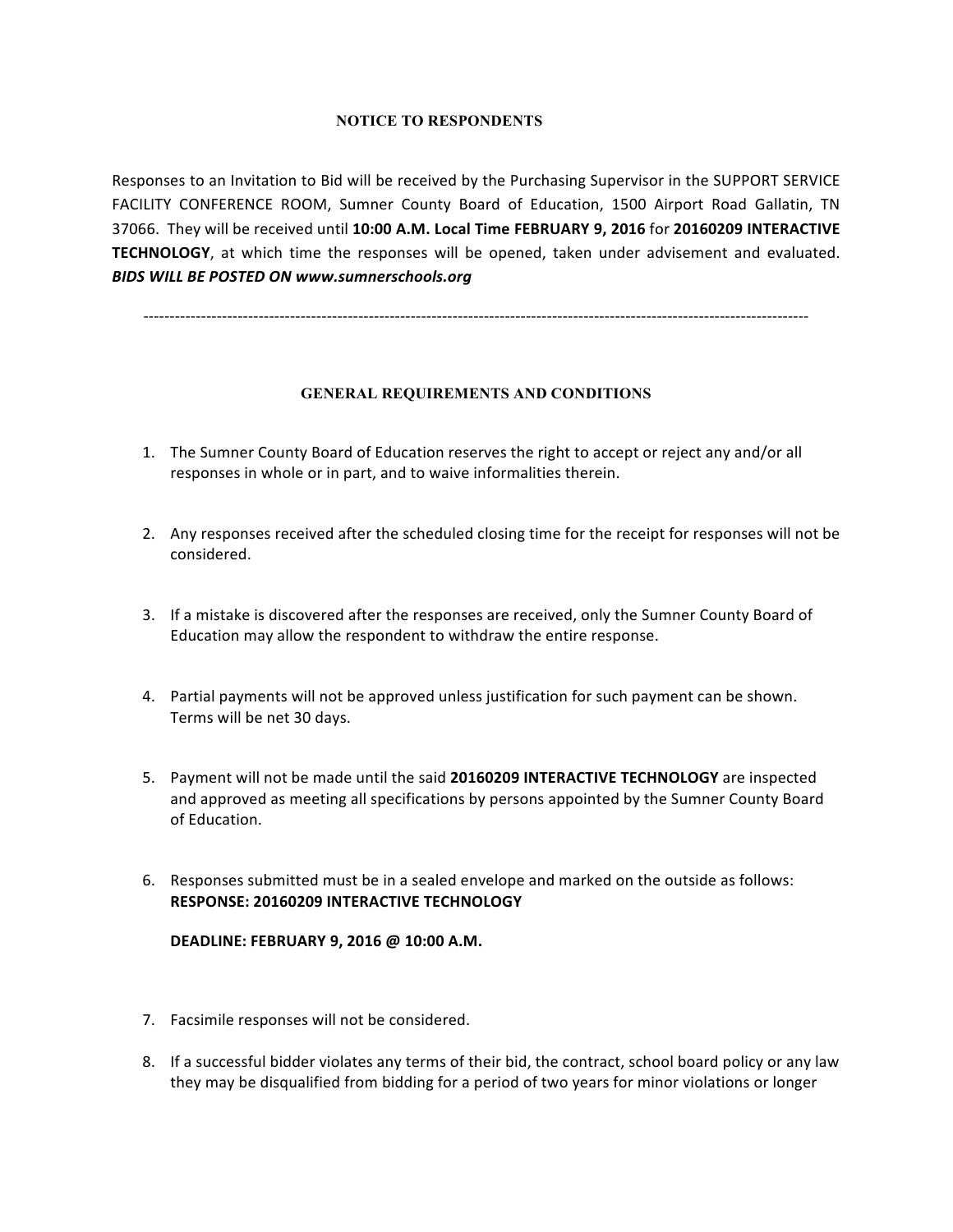for major violations. Bids from disqualified bidders will not be accepted during the period of disqualification.

- 9. Prices quoted on the response (if any) are to be considered firm and binding until the said **20160209 INTERACTIVE TECHNOLOGY** are in the possession of the Sumner County Board of Education.
- 10. No purchase or contract is authorized or valid until the issuance of a Board Purchase Order in accordance with Board Policy. No Board Employee is authorized to purchase equipment, supplies or services prior to the issuance of such a Purchase Order.
- 11. Any deviation from these stated terms, specifications and conditions must be coordinated with and approved in writing by the Purchasing Supervisor, Vicky Currey  $(615)$  451-6560.
- 12. All bids that exceed \$25,000 must have the Company Name, License Number, Expiration Date thereof and License Classification of Contractor listed on outside of sealed envelope. As required by State of Tennessee Code Annotated 62-6-119.
- 13. The awarded bidder will be required to post a performance and payment bond in the amount of

25% of the contract price if it exceeds \$100,000 as stated by State of Tennessee Code Annotated 

 12-4-201.

14. If the project cost in excess of \$25,000 a performance bond must be secured by the requesting

party in an amount equal to the market improvement value.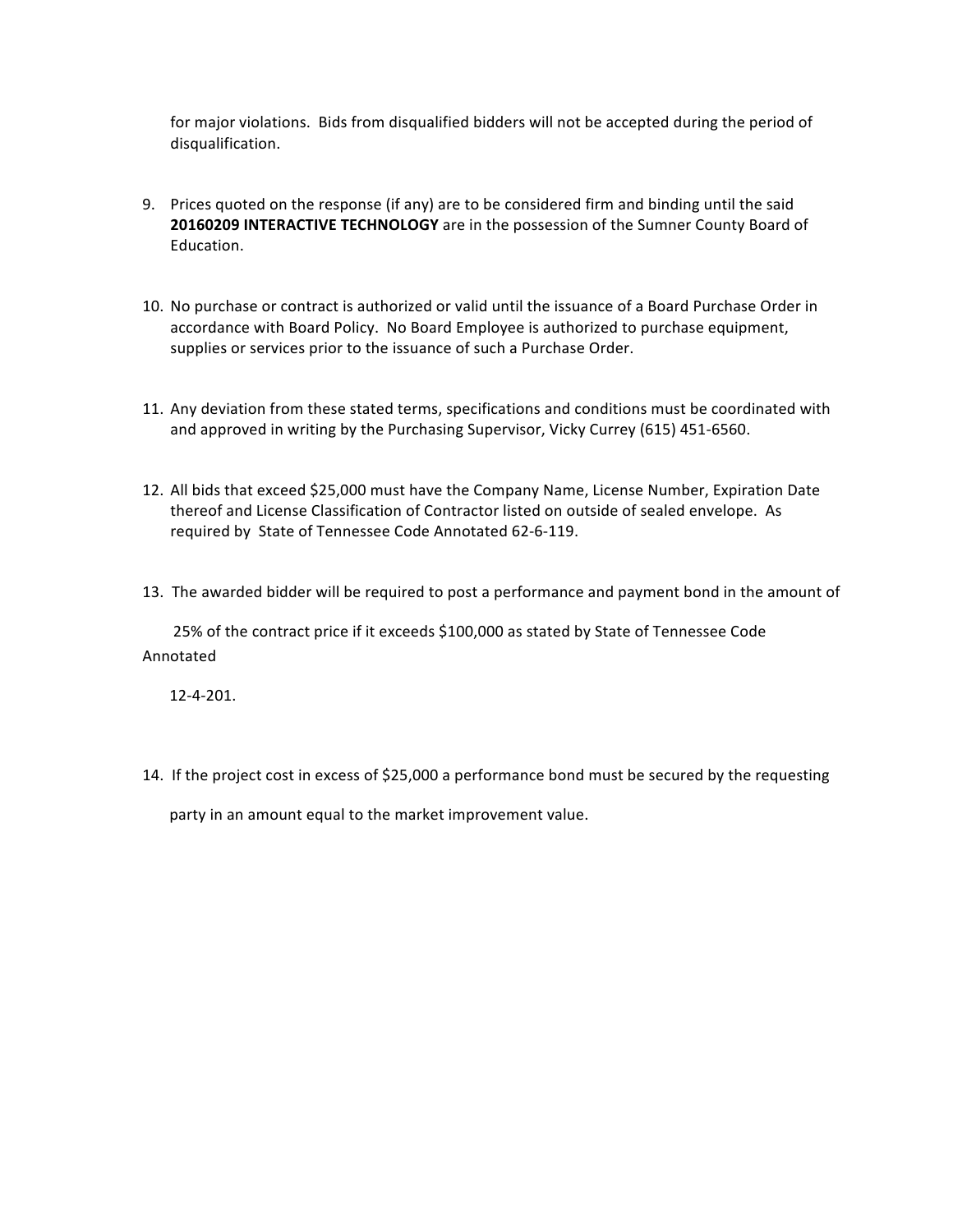The Sumner County Board of Education is soliciting bid proposals for Interactive Technology. Purchases shall be dependent upon funds availability. Qualified vendors are requested to furnish Interactive Technology, warranty information and on-going technical support.

### **EVALUATION**

Evaluation will be made on the following Criteria: In keeping with the guidelines of, this contract will be awarded to the most cost effective providers who submits a complete and accurate submittal that meets the stated requirements. Prices of eligible services will be the primary factor, but not necessarily the sole factor, in evaluating the bids. Other factors of consideration may include, but are not limited to transition; prior experience, including past performance; personnel qualifications, including technical excellence; management capability, including schedule compliance; cost of ineligible products and services; and flexibility of services. The Sumner County Department of Education does not guarantee award of a contract and reserves the right to reject all bids.

|    | Length of Years in         | 15     |
|----|----------------------------|--------|
|    | <b>Business</b>            | Points |
| 2  | <b>Vendor Service/</b>     | 15     |
|    | <b>Support Location</b>    | Points |
| 3  | Warranty / Service         | 15     |
|    | Experience                 | Points |
| 4  | Vendor Help Desk Offering  | 10     |
|    | during business hours      | Points |
| 5  | <b>Compliance with Bid</b> | 20     |
|    | Specifications             | Points |
| ิค | <b>Price Determination</b> | 25     |
|    |                            | Points |

### **BID RESPONSE**

Vendors shall bid in the following manner

- Complete the attached pricing sheet.
	- $\triangleright$  Pricing for these products must be provided in the bid response provided with this RFP. The vendor's bid may include additional pages in the vendor's preferred format. However, all pricing must be entered on the attached pricing sheet, as a minimum, to enable the district to compare pricing from all vendors using the pricing sheet. Failure to provide the information requested in this RFP, in the requested format is reason for rejection, without consideration.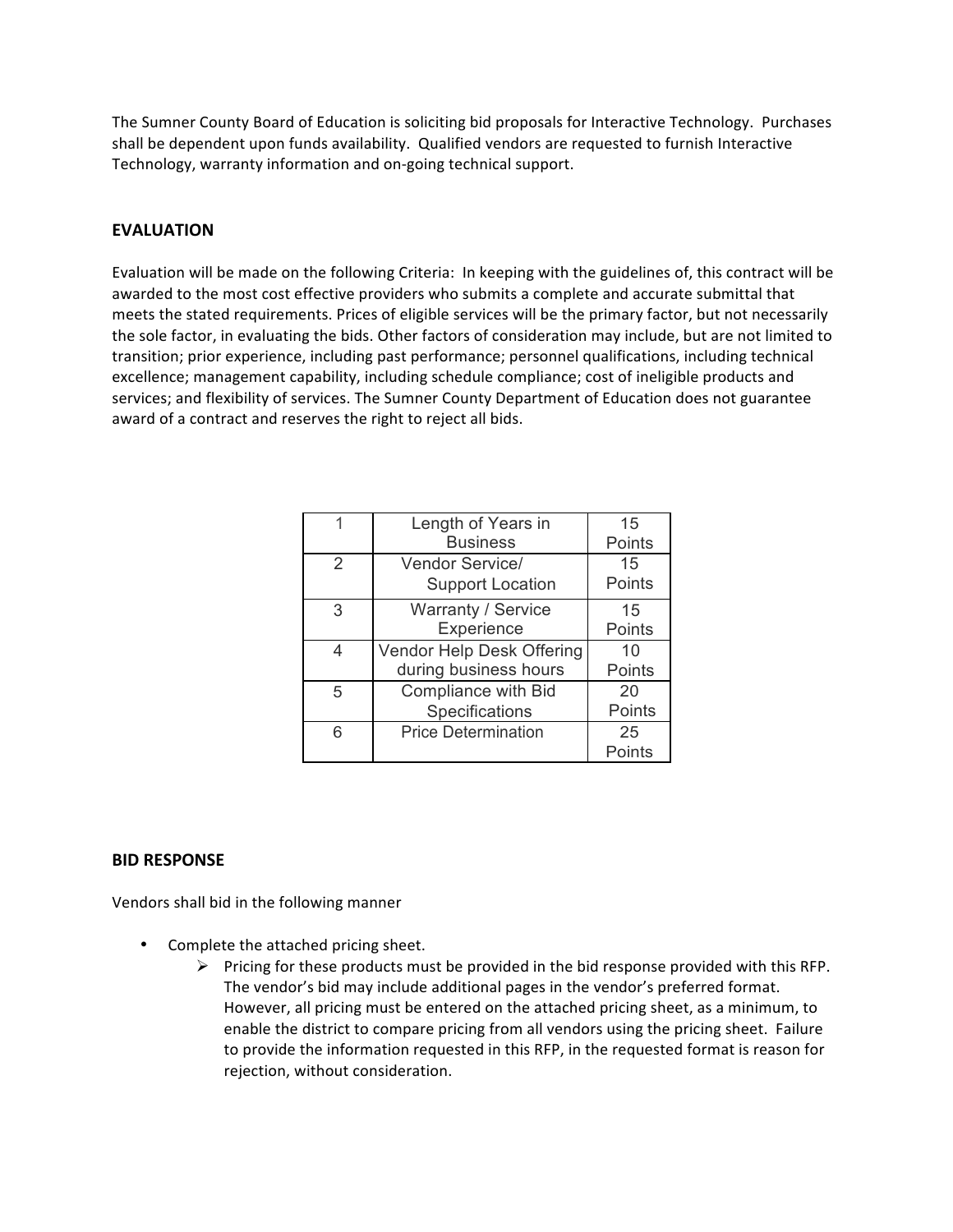- State the percentage off the catalog discount of other related items to the recommended manufacturer.
- State the warranty for each item, listing the toll free Help Desk Line
	- $\triangleright$  State whether your firm will maintain the Help Desk or if the toll free number offered is that of the manufacturer for that item.
	- $\triangleright$  All products shall be, as a minimum, warranted for one year on parts and labor.
	- $\triangleright$  Vendors shall serve as liaison and/or service provided during the term of the warranty.

### **ADDITIONAL CONDITIONS AND CRITERIA**

- The School System reserves the right to award all items to a single vendor or to multiple vendors on an item-by-item basis.
- The School System does not guarantee any quantities during the term of this agreement. Consequently, the utilization of the contract may vary significantly from fiscal year to fiscal year. The successful vendor(s) is not guaranteed a specific amount of sales during the contract period.
- The vendor(s) agree to include all cost for shipping to the School System central warehouse in the bid price. The warehouse is located at 1500 Airport Road, Gallatin, TN 37066.

#### **SPECIFIC INFORMATION**

The products specified in this RFP shall be the most commonly purchased. The specifications are not intended to eliminate any reputable manufacturer, brand or bidder. Reference to manufacturers, brand names, suppliers' itemization numbers, etc. is intended to set quality and feature standards and not exclude bids from others as long as quality and feature standards are met.

The vendor agrees, by submitting a bid response, to include overview training for each item. The training shall be conducted by properly trained and certified individuals. The training shall be per classroom for each installed item. The vendor is to include documentation of additional training per hour, per half day, per one day of training and the detail of the training proposed.

The bid shall be valid beginning on the bid opening date thru December 31, 2016. The School System reserves the right to renew this bid for up to two (2), one-year extensions. The vendor agrees to cap any price increase to a maximum of ten percent (10%) per extension. All extensions are subject to approval by the Sumner County Board of Education.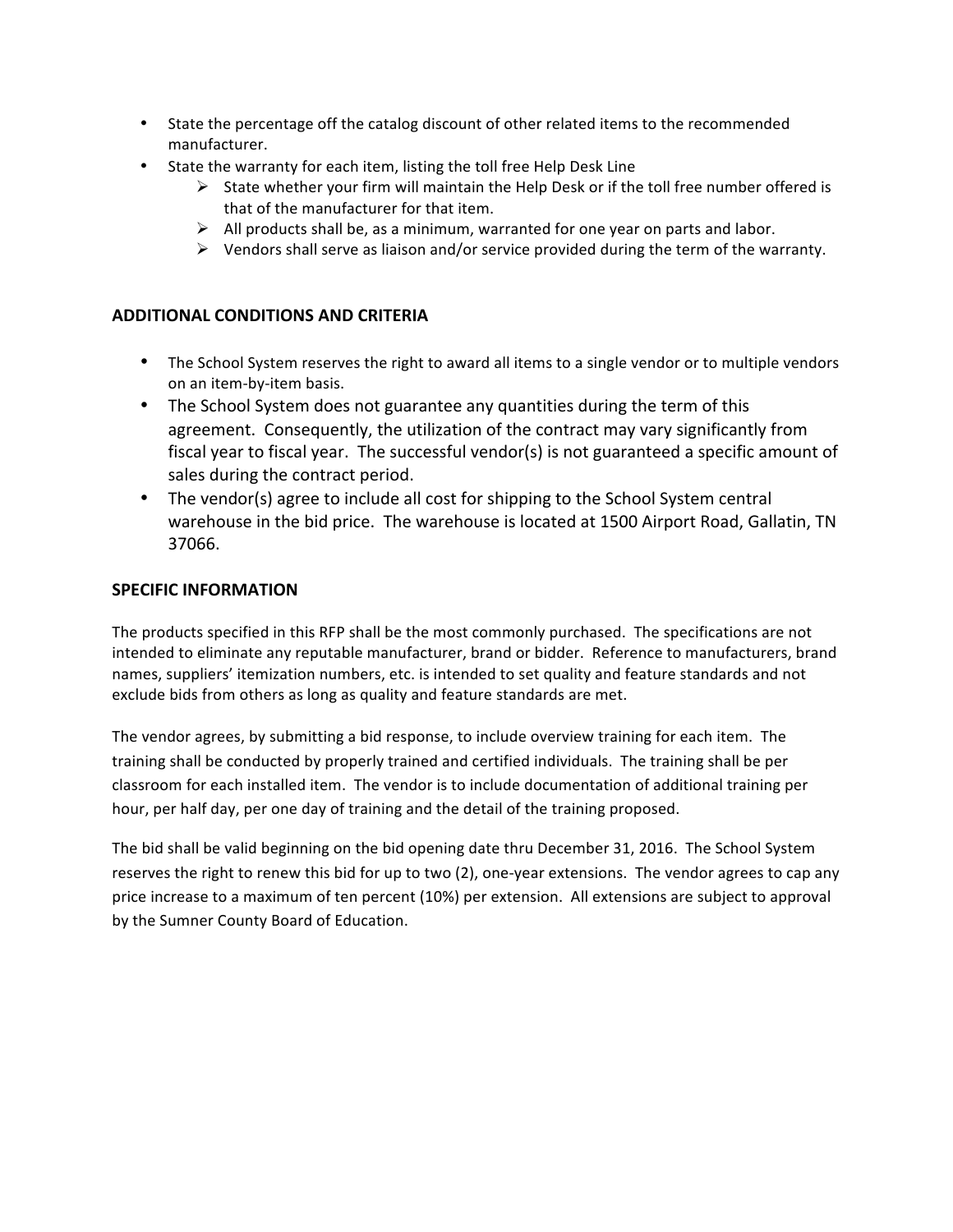#### **TELEPRESENCE ROBOT (Item #1)**

**Height**: 47" - 59" (remotely adjustable)

**Footprint**: 10" x 9"

**Weight**: 15 lbs.

**Speed**: Slow to Moderate walking speed

**Surface**: Most indoor surfaces, E.g. carpet, concrete, hardwood, tiles.

**Wheelchair ramp**: Yes. will go up about a 5% incline (ADA compliant wheelchair ramp)

**Outdoor use:** No. Double is only meant for indoor use.

**Battery: 8-10 hours per charge (depends on use)**. Charge time is about 2 hours. Lithium-Ion, just like laptops.

**Microphone & Speakers**: Currently supports iPad version 2, 3 and 4.

**Camera, LCD display**: Depends on iPad used. Currently supports iPad version 2, 3 and 4.

**Front-facing camera**: iPad's front camera

**Downward facing camera**: iPad's back camera

**Driving distance**: Unlimited. You can drive anywhere indoors as long as you have wireless internet.

**User interface**: "Drive from an iPhone, iPad, or any computer (desktop or laptop) from our web interface (browser). Web interface will work on Mac OS X or Windows.

**Autonomous behavior (Double driving around automatically on its own)**: None. The "driver" remote person will have to drive it where he/she wants to be.

**Network requirements**: Wifi or 4G/LTE (cellular). Double itself has no wifi or 4G/LTE. Internet connectivity is obtained directly from your wifi router / access point / repeater directly to the iPad used as the robot's "head". **Video protocol**: Standards-based WebRTC (Video component in HTML5).

**Video encryption**: Yes, with 128-bit AES. Video is encrypted end-to-end, not stored or recorded.

**No monthly or annual software fees**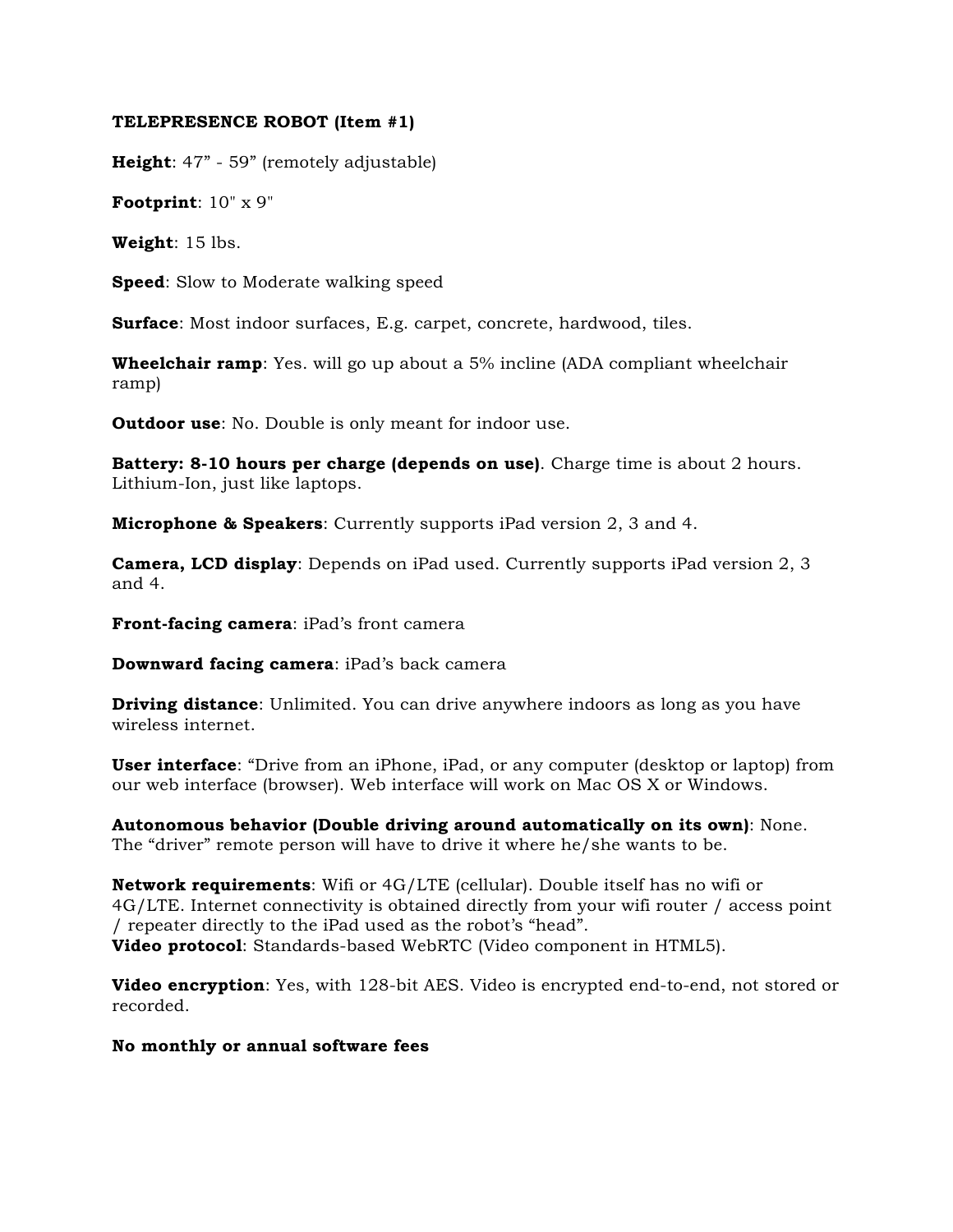#### **3 DIMENSIONAL INTERACTIVE FLAT PANEL DISPLAY (Item #2)**

### **Operating System**: Windows 10

**HP Illuminator:** Powered by DLP Projector, High-Resolution Camera with up to 14.6 megapixel resolution and the Intel RealSense 3D Camera for instant capture of 2D and 3D objects, along with an LED desk lamp.

**HP Touch Mat**: 20" diagonal, 20-point touch-enabled touch mat with an ultraresistant top coating

**Stylus:** Adonit Jot Pro stylus to write and draw comfortably. It can be attached magnetically to the upper-right side of the Sprout display

**Processor**: 4<sup>th</sup> generation Intel Core i7-4790S Processor

**Graphics:** NVIDIA GeForce GT 745A with 2GB DDR3 dedicated memory

**Integrated Display**: 23" diagonally, 10-point touch-enabled, Full HD (1920x1080) Wide Viewing Angle, White-LED backlit LCD Display

**Memory:** 8 GB DDR3-1600 (expandable to 16 GB)

**Hybrid Drive**: 1 TB SATA Solid State Hybrid Drive with 8 GB flash acceleration cache offers SSD-like Speed and HDD capacity

**Webcam**: HP High Definition 1 MP Webcam

**Sound**: DTS Sound

**Wireless**: 10/100/1000 Base-T Network and Integrated Bluetooth 4.0 and Wireless LAN 802.11a/b/g/n featuring Dual-band (2.4 GHz and 5GHz) 2x2 MIMO technology

**USB Ports**: Dual USB 2.0 ports and dual USB 3.0 ports, including a powered port to charge phones or other USB devices

**Memory Card Reader:** HP 3-in-1 Media Card Reader – Supports SD, SDHC, SDXC

**Keyboard and Mouse**: Premium wireless chiclet-style keyboard with volume control, Windows 8 hot keys and optical mouse

| <b>Size and Weight:</b> Height: 23.4 inches (59.3 cm) |
|-------------------------------------------------------|
| Width: $22.7$ inches $(57.6 \text{ cm})$              |
| Depth: $23.8$ inches $(60.4 \text{ cm})$              |
| Weight: $33.7$ lb approx $(15.29 \text{ kg approx.})$ |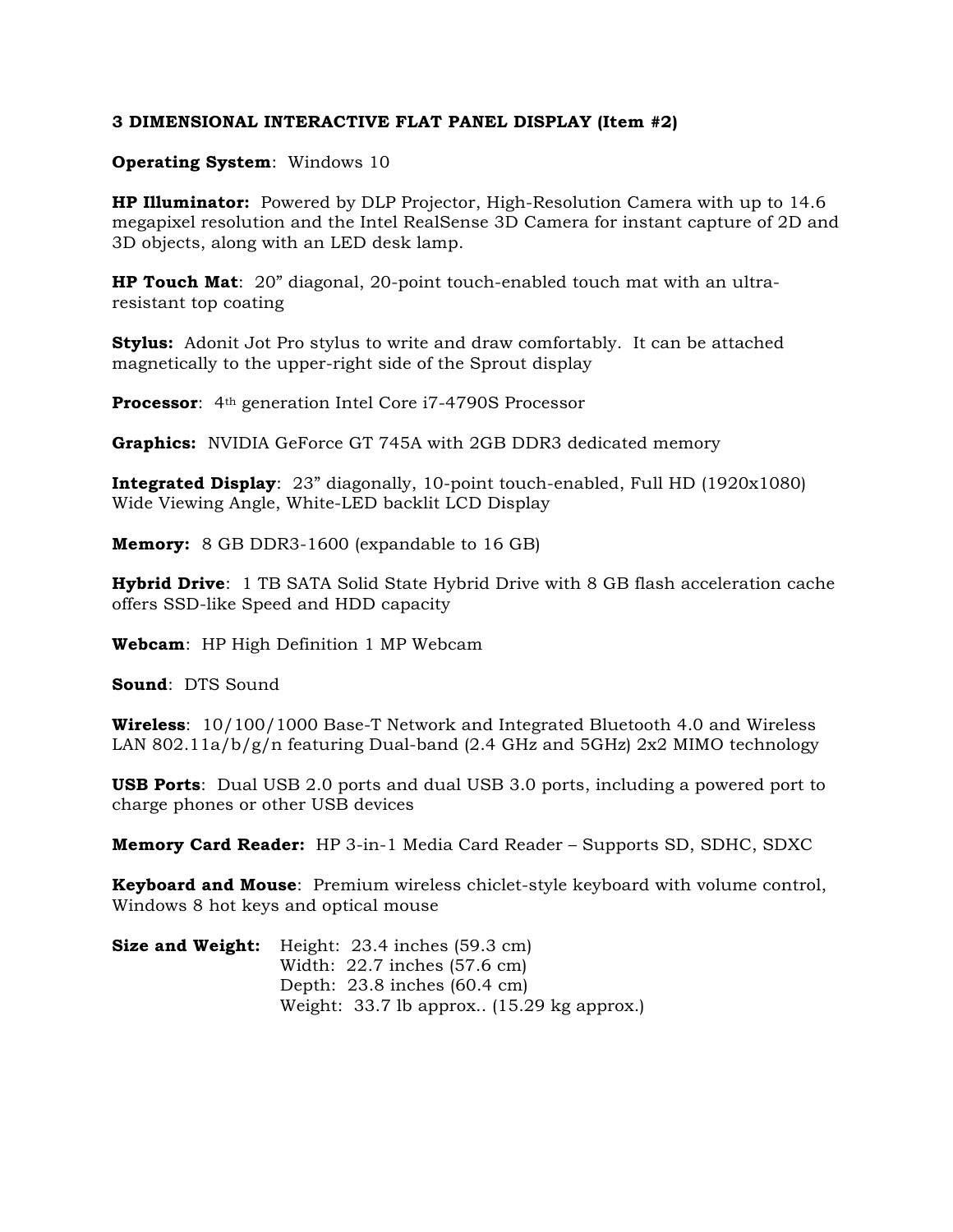### **INTERACTIVE WHITEBOARDS (Item #3)**

Recommended minimum interactive whiteboard specifications

- Must support both pen and finger touch interaction
- Must support interaction using objects other than the included pens or a finger

• Must support multitouch-enabled gestures on multitouch Windows® and Mac operating systems

- Must support at least two simultaneous touches
- Must enable at least two users to write simultaneously
- Must enable at least two users to interact simultaneously without having to switch to a

multiuser mode or work in confined areas of the interactive surface

• Must enable users to interact with, move and manipulate digital ink as if it were an object, when used with compatible software

• Must offer optical finger touch interactive technology featuring at least four cameras display

• At a minimum, must be available in 77-inch and wide-format 87-inch (diagonal) screen sizes

- Must support dry-erase markers and magnets
- Must weigh no more than 52 lb. (23.1 kg) Accessories
- Must come with at least two pens
- Interactive whiteboard provider must offer pen ledge and pen tray options

• Pen tray must feature color select buttons, access to the on-screen keyboard, rightclick and orient features and optional projector controls Operating system support

• Must support Windows and Mac operating systems Integration

• Must integrate with other products from the interactive whiteboard provider, including interactive whiteboard software, interactive response systems and document cameras

#### Warranty

• The interactive whiteboard must be covered under a warranty program that includes at least a two-year limited equipment warranty and an optional warranty extension of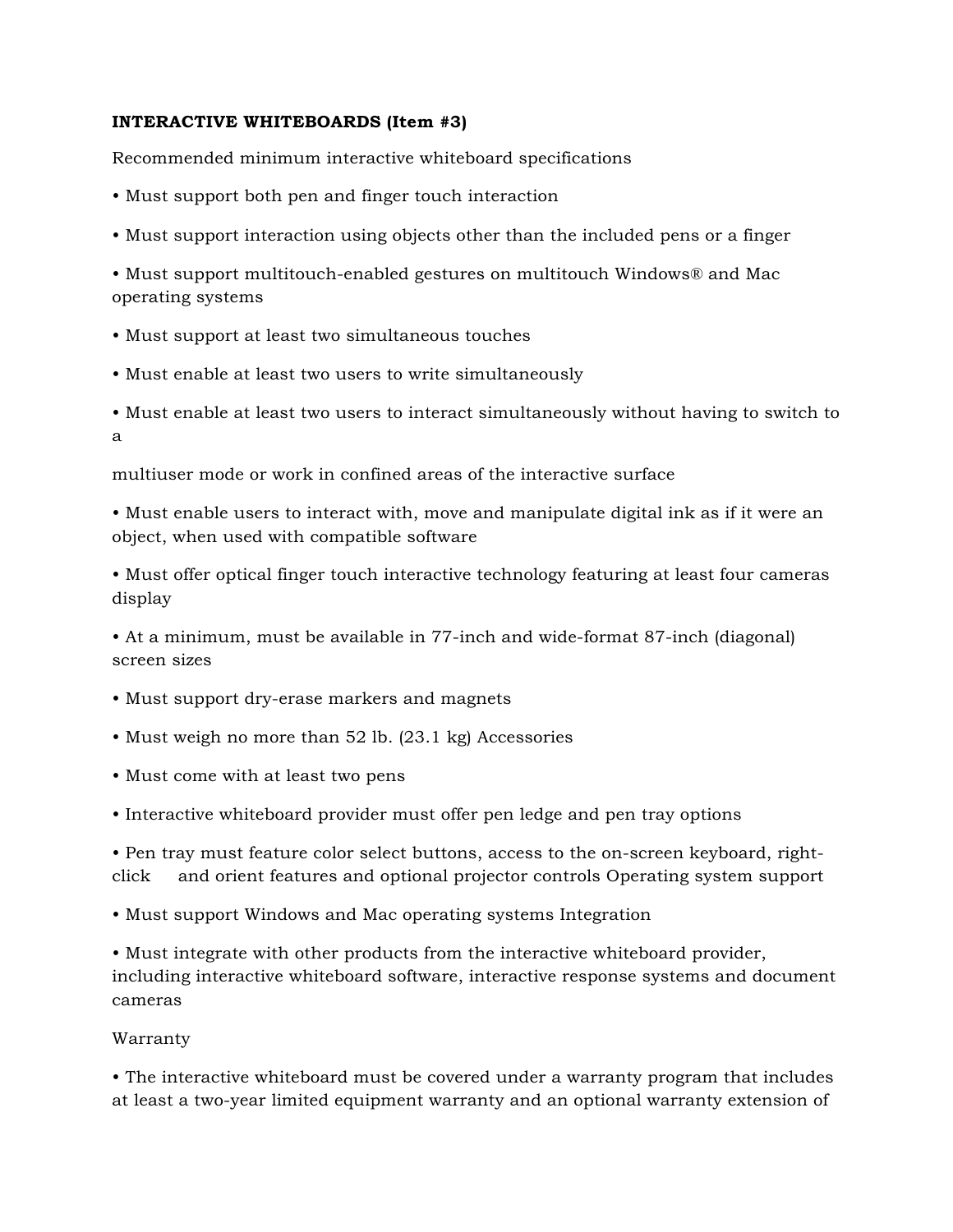up to five years (total) Software\*

• Must include integrated interactive whiteboard software at no additional cost

• Interactive whiteboard provider must offer a software development kit (SDK) that enables educators and third-party developers to create custom web based widgets

• Interactive whiteboard provider must offer additional plug-ins or add-ons, including 3D and

math tools, that integrate with the interactive whiteboard software

• Software must provide access to classroom-ready resources on an online community website directly from the software interface

• Software must provide access to at least 80 lesson activities on an online community that are designed specifically for multiple users Support and community

• Phone and online support must be available at no charge, with no time limit

• Must include conferencing support that allows users to conference with the interactive

whiteboard provider's technical support

• Must offer an app for mobile devices specifically dedicated to providing and accessing support

• Support site must include a searchable knowledge base with at least 1,500 documents and no access restrictions

• Additional content and lesson plans must be available online. Free web-based resources must be available on demand and searchable by subject and subcategory. Users must be able to preview resources before downloading.

• The interactive whiteboard provider must facilitate an open online community where users can share best practices, download lesson plans and exchange ideas

• The interactive whiteboard provider's online community must offer more than 60,000 resources, including standards-correlated lessons and applications from leading educational

publishers and content providers

Regulatory compliance

• Must include CSA (U.S./Canada), FCC, IC and CE certification

• Interactive whiteboard provider must perform OECD Conflict Minerals due diligence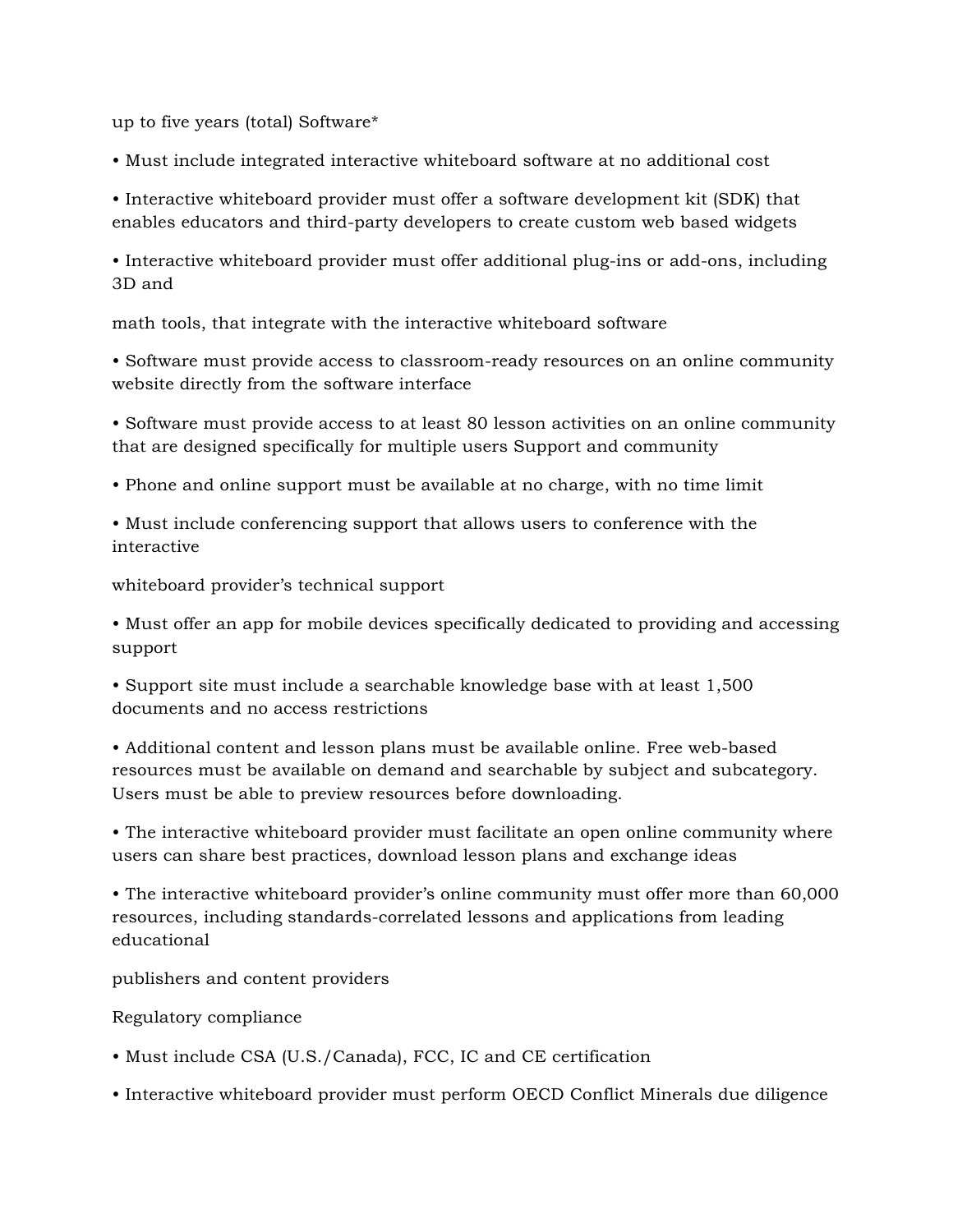### Environmental compliance

- Must include EU REACH, RoHS, WEEE, Packaging and Battery
- Must include China EIP
- Must include US Packaging and California Proposition 65

• Must have an option to Host live demos, presentations, training events, webinars and ad hoc collaborative sessions.

- Present slides and demonstrate products to remote participants.
- Review documents together.
- Show and work on meeting notes simultaneously with remote participants.
- Help colleagues and customers navigate intranet and Internet sites.
- Remotely control meeting participants' computers, with their permission.
- View meeting participants who are using webcams.
- Speak with and listen to meeting participants using Voice over Internet Protocol
	- (VoIP) technology.
	- Must be flawlessly interactive with Smart Notebook applications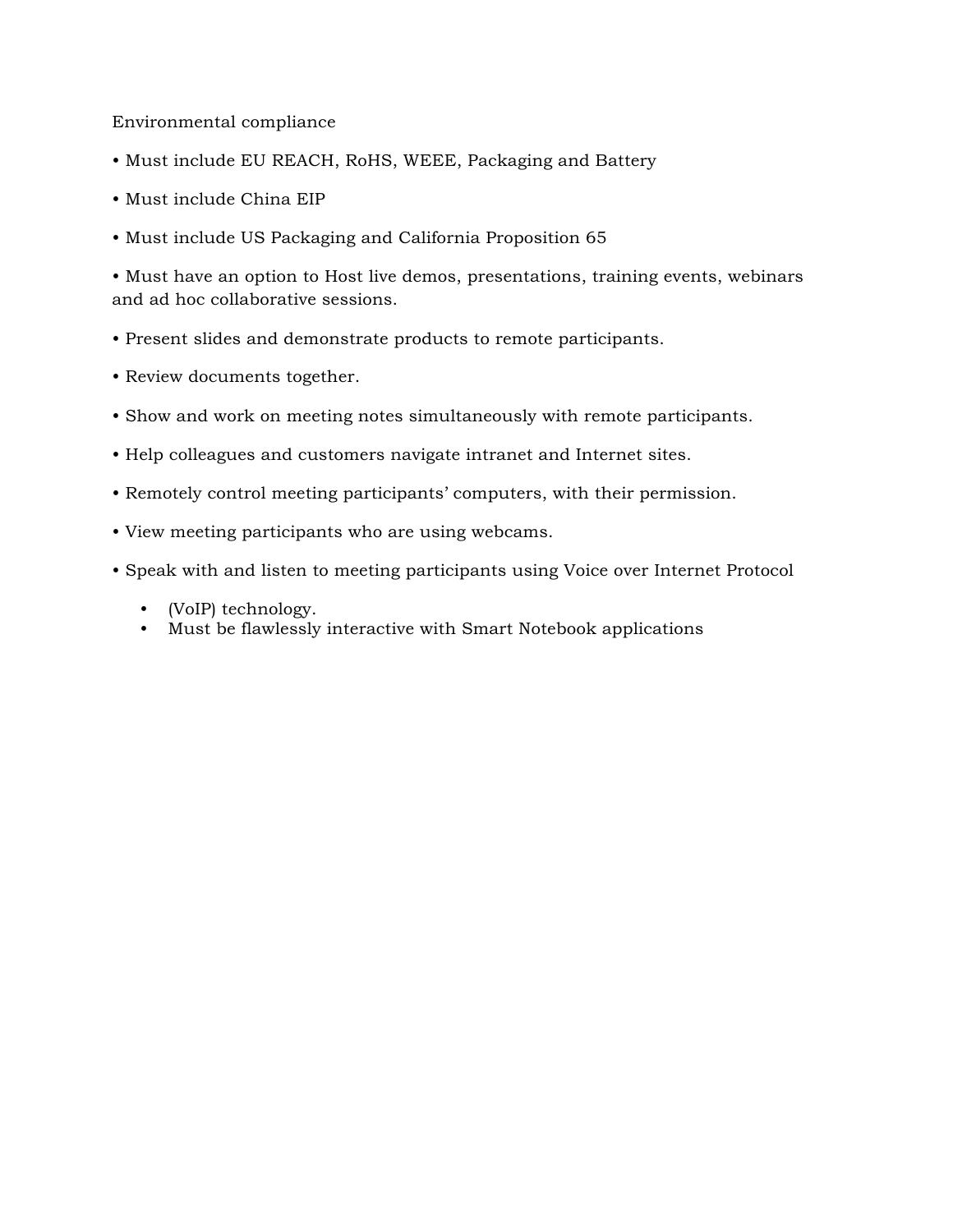### **MULTIPLE PANEL VIDEO WALL (Item #4)**

### **(4) Flat Panel Monitors with the following equipment and software specifications**

- Screen Size 55" Class
- Screen Size (Diag.)54.64"
- Backlight Type Full-Array LED
- Local Dimming Yes, Active LED Zones™ x12
- Resolution1920 x 1080 (1080p)
- Effective Refresh Rate120Hz
- Clear Action240
- Aspect Ratio16:9
- Dynamic Contrast Ratio5M: 1
- Viewable Angle (H/V)178°/178°
- Number of Colors16.7 Million
- OSD Language English, Spanish, French
- Speakers/Power Output10W x 2
- DTS StudioSound™ Yes
- DTS TruVolume™ Yes
- VIA (VIZIO Internet Apps)Yes, VIZIO Internet Apps Plus™
- Built-in Wi-Fi YesSecond Screen Interactivity Yes
- HDMI Ports3 (2 bottom / 1 side)
- Component1 (bottom)
- Composite1 (bottom)
- Tuner1 (bottom)
- Ethernet1 (bottom)
- USB Ports1 (side)
- Analog Audio Out1 (side)
- Digital Audio Out (SPDIF)1 (side)
- Remote ControlXRT122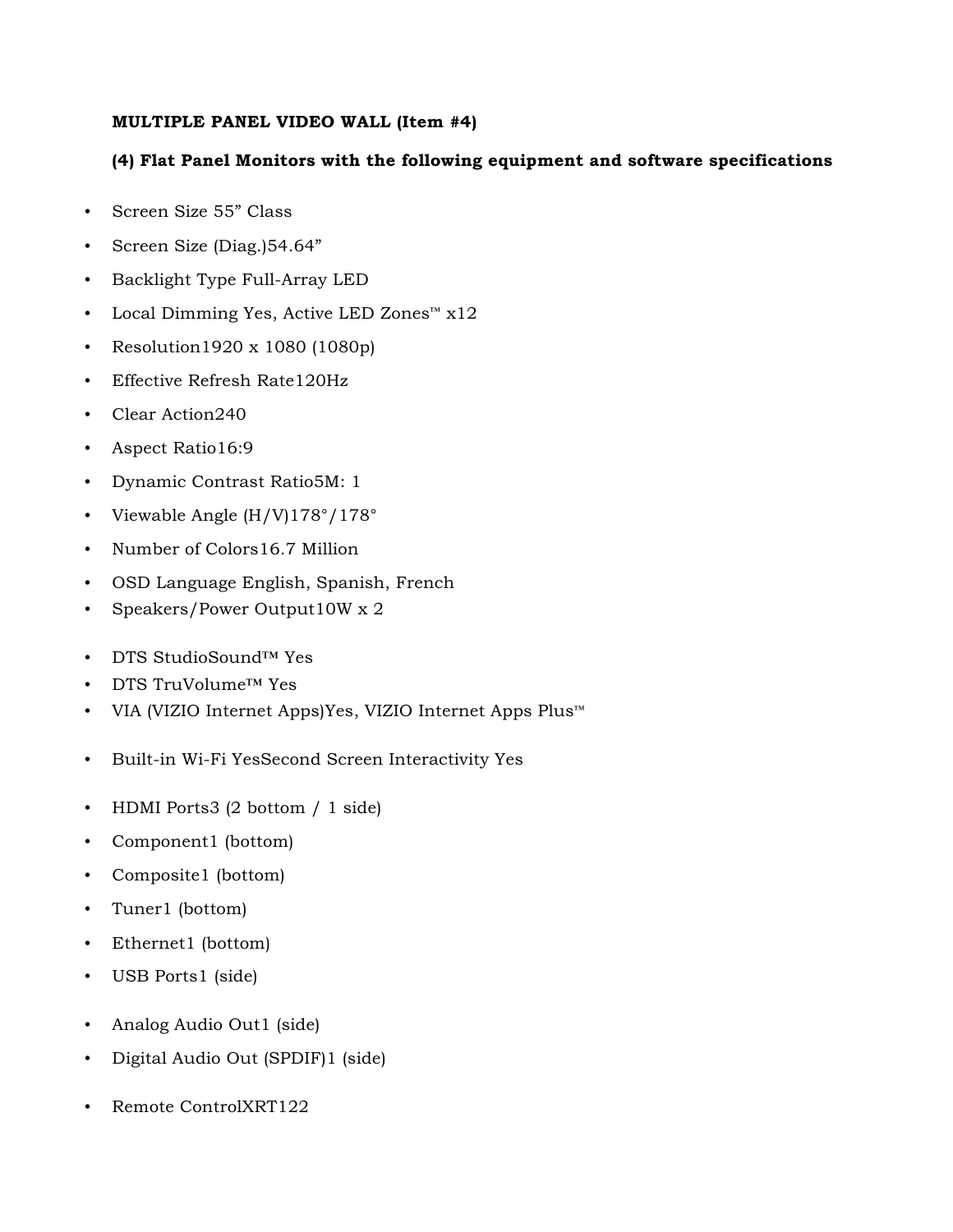- USB Music Yes
- USB Photo Yes
- USB Video Yes
- Energy Compliance ENERGY STAR® 6.1
- Power Consumption52.8 W
- Standby Power Consumption<0.5W
- Ambient Light Sensor Yes
- Mini desktop
- 1 x Core i5 4210U / 1.7 GHz
- RAM 4 GB
- HDD 500 GB
- HD Graphics 4400
- WLAN:  $802.11b/g/n$
- Windows 7 Professional 64-bit Edition / Windows 10 Pro downgrade
- pre-installed: Windows 7
- Streaming Video to all panels
- Display nodes to all panels
- Controller node
- Second control node option System must be able to display individual views or application on each panel.

System must be expandable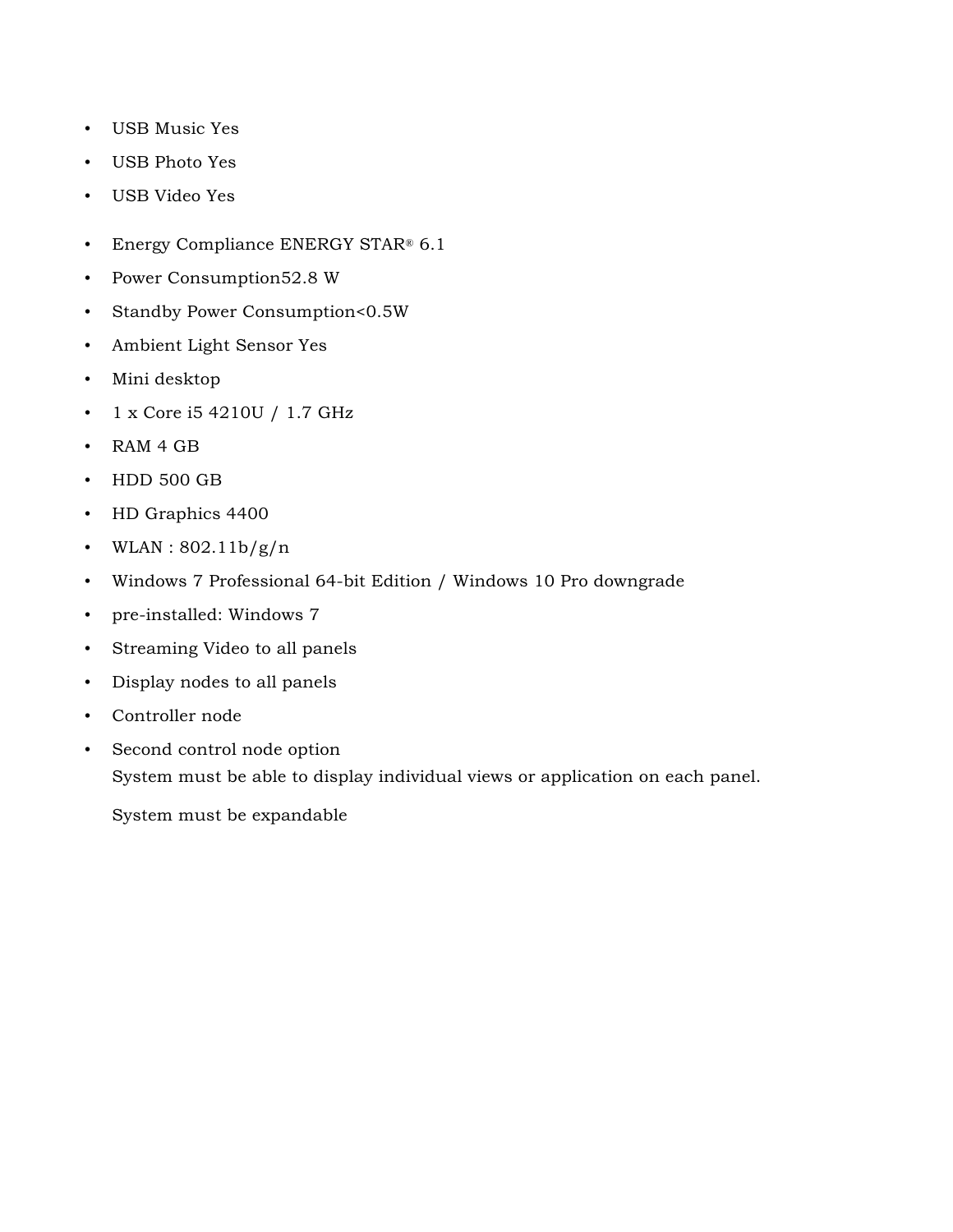**PROJECTOR ITEM 1: CLASSROOM BASED INTERACTIVE 3 LCD PROJECTOR (Item #5)**

**Projection System:** 3LCD, 3-chip technology

**Projection Method:** Front/rear/wall mount/table

**Driving Method:** Poly-silicon TFT Active Matrix

**Pixel Number:** 1,024,000 dots (1280 x 800) x 3

**Color Brightness (Color Light Output):** 3300 lumens1

**White Brightness (White Light Output):** 3300 lumens1

**Interactive Color Brightness (Color Light Output):** 3300 lumens1

**Interactive White Brightness (White Light Output):** 3300 lumens1

**Aspect Ratio:** 16:10

**Native Resolution:** 1280 x 800 (WXGA)

**Lamp Type:** E-TORL™ 245 W UHE

# **Lamp Life:**

- ECO mode: Up to  $6,000$  hours<sup>2</sup>
- Normal mode: Up to 4,000 hours<sup>2</sup>

# **Throw Ratio Range:**

- $(4:3)$  0.33 0.44
- $(16:10)$  0.27 0.37
- $(16:9)$  0.27 0.37

# **Size (projected distance):**

- $(4:3)$  53" 88"
- $(16:10)$  60" 100"
- $(16:9)$  59" 97"

# **Keystone Correction:**

# Manual:

- Vertical: ±3 degrees
- Horizontal: ±3 degrees

# **USB Plug 'n Play:**

- Mac OS® 10.5 / 10.6 / 10.7 / 10.8 / 10.9
- Windows 2000 XP / Windows Vista® / Windows 7 / Windows 8

**Contrast Ratio:** Up to 10,000:1

**Color Reproduction:** Up to 1.07 billion colors

**Color Processing:** 10 bit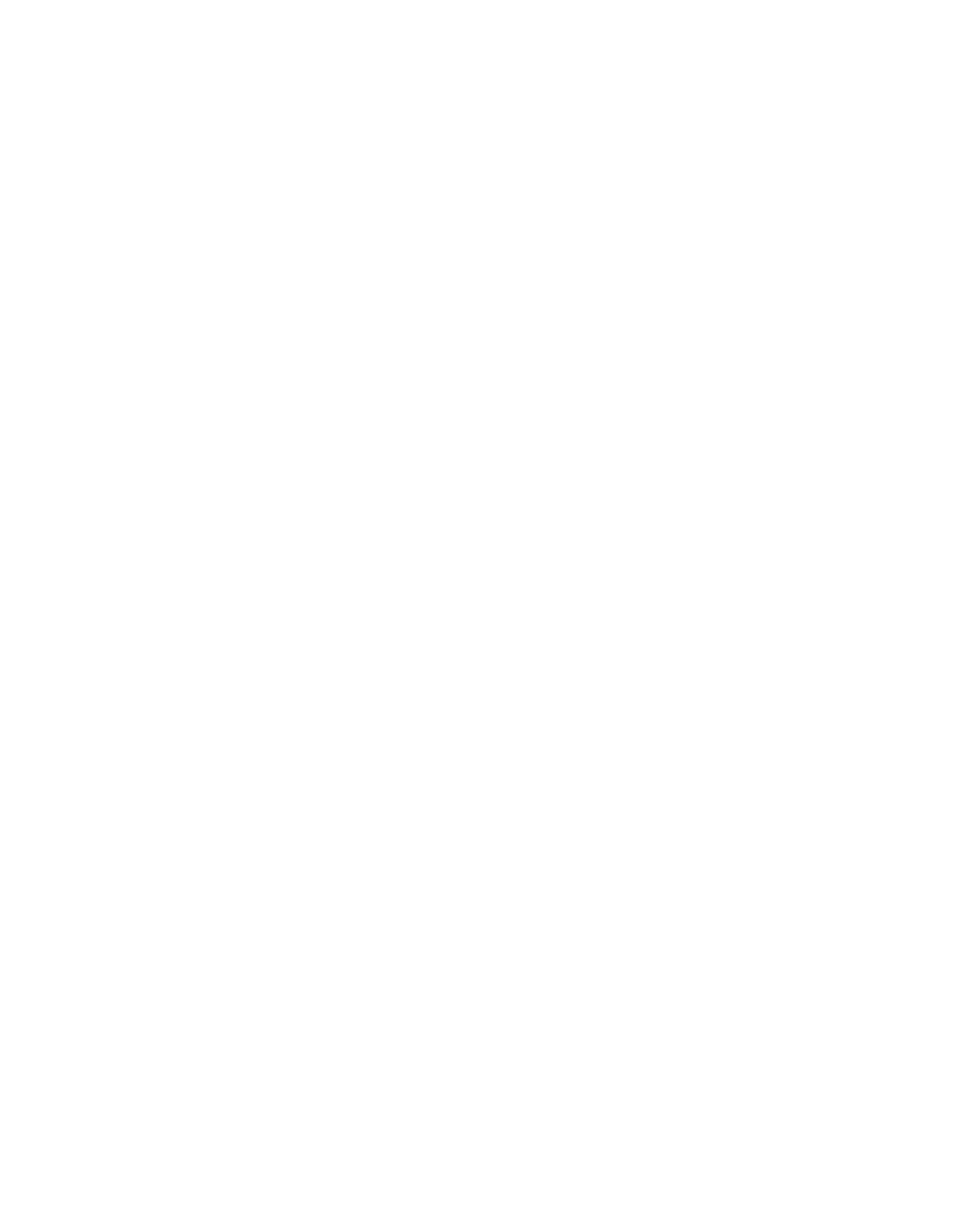# **PROJECTOR ITEM 2: CLASSROOM BASED CEILING MOUNT PROJECTOR (Item #6)**

**Projection System:** 3LCD, 3-chip technology

**Projection Method:** Front / rear / ceiling mount

**Driving Method:** Poly-silicon TFT Active Matrix

**Pixel Number:** 786,432 dots (1024 x 768) x 3

**Color Brightness (Color Light Output):** 3000 lumens1

**White Brightness (White Light Output):** 3000 lumens1

**Aspect Ratio:** 4:3

**Native Resolution:** 1024 x 768 (XGA)

**Resize:** 640 x 480 (VGA), 800 x 600 (SVGA), 1280 x 800 (WXGA), 1280 x 960 (SXGA2), 1280 x 1024 (SXGA3), 1366 x 768 (WXGA60-3), 1400 x 1050 (SXGA+), 1440 x 900 (WXGA+), 1680 x 900 (WXGA++), 1600 x 1200 (UXGA60)

**Lamp Type:** 200 W UHE

#### **Lamp Life:**

- ECO mode: Up to  $10,000$  hours<sup>2</sup>
- Normal mode: Up to 5,000 hours2

**Throw Ratio Range:** 1.48 (Zoom:Wide), 1.77 (Zoom:Tele)

**Size (projected distance):** 30" to 300" (0.89 to 9.12 m) (Zoom:Wide)

#### **Keystone Correction:**

- Vertical: ±30 degrees (Automatic)
- Horizontal: ±30 degrees (Slider)

**USB Plug 'n Play:** Projector is compatible with PC and Mac® computers

**Contrast Ratio:** Up to 10000:1

**Color Reproduction:** Up to 1 billion colors

**Color Processing:** 10 bit Projection Lens

**Type:** Manual focus

**F-number:** 1.58 – 1.72 **Focal Length:** 16.9 mm – 20.28 mm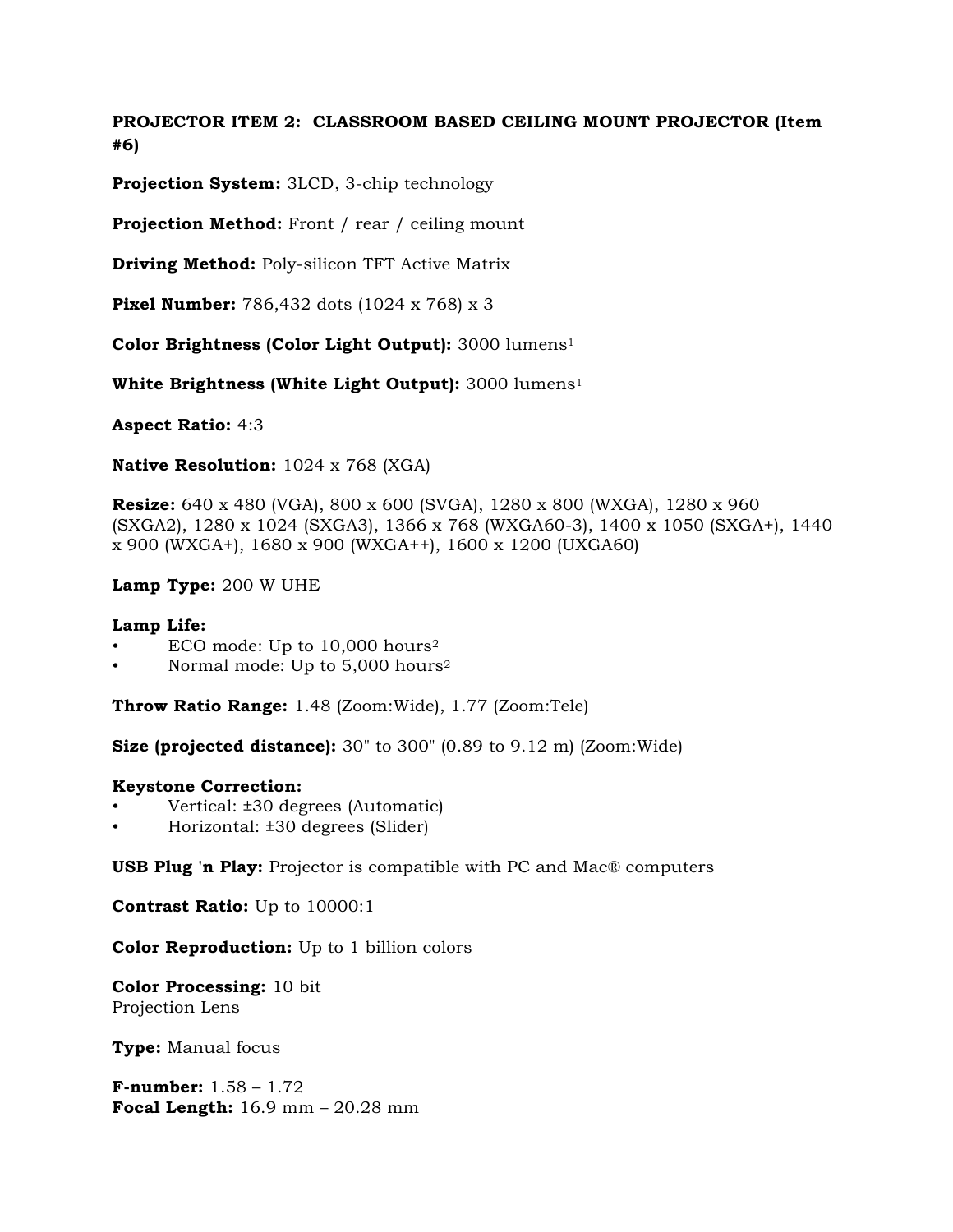### **Zoom Ratio:** 1.0 – 1.2

#### **Display Performance:**

- NTSC: 480 lines
- PAL: 576 lines

(Depends on observation of the multi-burst pattern)

**Input Signal:** NTSC / NTSC4.43 / PAL / M-PAL / N-PAL / PAL60 / SECAM

#### **Interfaces:**

- $\cdot$  USB-A x 1
- $\cdot$  USB-B  $x$  1
- $\bullet$  LAN  $x$  1
- HDMI x 1
- HDMI/MHL® x 1
- Computer/Component x 2
- Video x 1
- S-video x 1
- RS-232c x 1
- Mic: Stereo Mini-jack 1
- Monitor Out x 1
- Audio 1 & 2
- Audio L & R
- Audio Out x 1
- Wireless LAN port:  $802.11 b/g/n$  (optional module sold separately)

### **Speaker:** 16 W (mono)

### **Operating Temperature:** 41<sup>°</sup> to 95<sup>°</sup> F (5<sup>°</sup> to 35<sup>°</sup> C)

#### **Power Supply Voltage:** 100 – 240VAC ±10%, 50 / 60Hz AC

#### **Power Consumption:**

- ECO mode: 221 W
- Normal mode: 299 W
- Communication on: 2.3 W Standby
- Communication off: 0.21 W Standby

#### **Fan Noise:**

- ECO mode: 29 dB
- Normal mode: 37 dB

#### **Security:**

- Kensington®-style lock provision
- Padlock
- Security anchor bar

### **Eco Features:**

- RoHS compliant
- Recyclable product3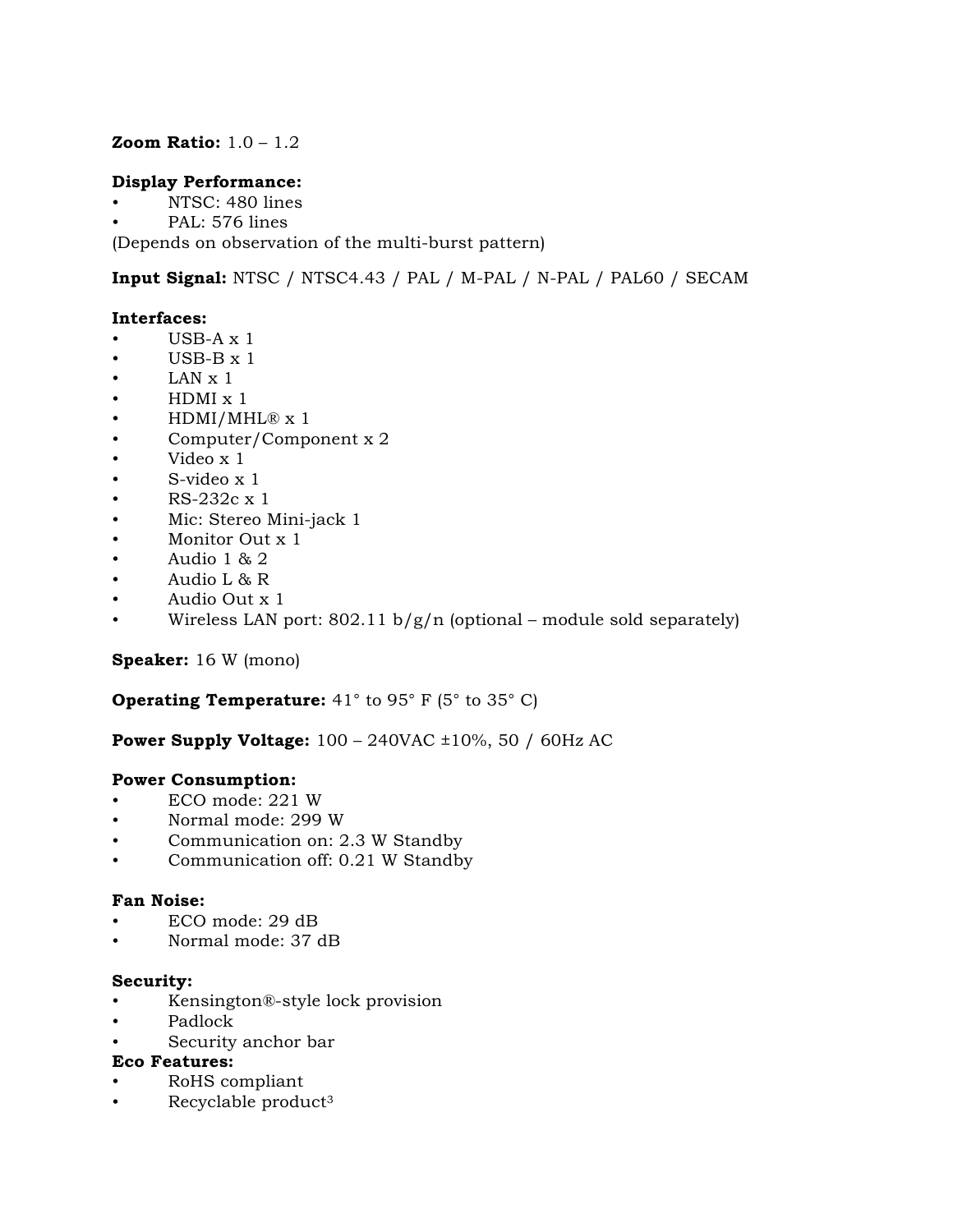• Epson America, Inc. is a SmartWaySM Transport Partner4

Dimensions

**Including feet:** 11.6" x 9.7" x 3.5" (W x D x H)

**Excluding feet:** 11.6" x 9.6" x 3.4" (W x D x H)

**Weight:** 6 lb (2.7 kg)

Remote Control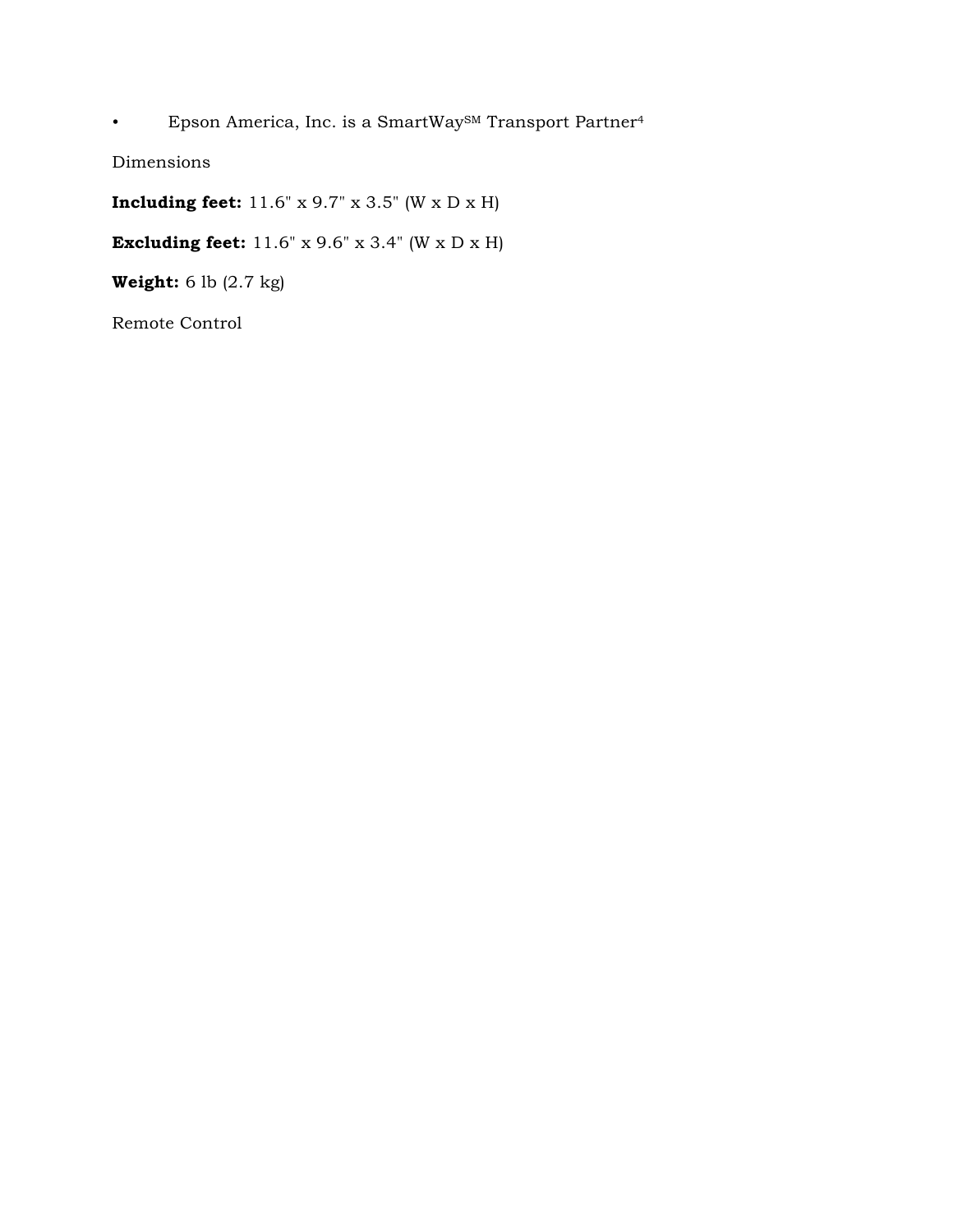### **PROJECTOR ITEM 3: CLASSROOM BASED 3D PROJECTOR (Item #7)**

**Projection System:** 3LCD, 3-chip technology, RGB liquid crystal shutter projection system

**Projection Method:** Front / rear / ceiling mount

**Driving Method:** Poly-silicon TFT Active Matrix

**Pixel Number:** 1,024,000 dots (1280 x 800) x 3

**Color Brightness (Color Light Output):** 3000 lumens x 2 projectors1

**White Brightness (White Light Output):** 3000 lumens x 2 projectors<sup>1</sup>

**Aspect Ratio:** Native 16:10 widescreen

**Native Resolution:** 1280 x 800 (WXGA)

**Resize:** 640 x 480 (VGA), 800 x 600 (SVGA), 1024 x 768 (XGA), 1152 x 864 (SXGA), 1280 x 960 (SXGA2), 1280 x 1024 (SXGA3), 1360 x 768 (WXGA 60-2), 1440 x 900 (WXGA+), 1400 x 1050 (SXGA+), 1600 x 900 (WXGA++), 1600 x 1200 (UXGA), 1680 x 1050 (WSXGA+ 60)

**Lamp Type:** 200 W UHE (E-TORL)

#### **Lamp Life:**

- ECO mode: Up to 5000 hours<sup>2</sup>
- Normal mode: Up to 4000 hours2

**Throw Ratio Range:** 1.42 – 1.56

#### **Size (projected distance):**

For stacked configuration

- White screen: 80" 150" (8.2' 15.4')
- Silver screen: 80" 120" (8.2' 12.5')

### **Keystone Correction:**

Automatic

- White screen: Vertical/Horizontal: ±15 degrees
- Silver screen: Vertical/Horizontal: ±10 degrees

**Mac Connectivity:** Projector is Mac compatible via USB, DVI to HDMI or VGA adapter (not included)

**Contrast Ratio:** Up to 5000:1 (Stack 3D)

**Color Reproduction:** Up to 1 billion colors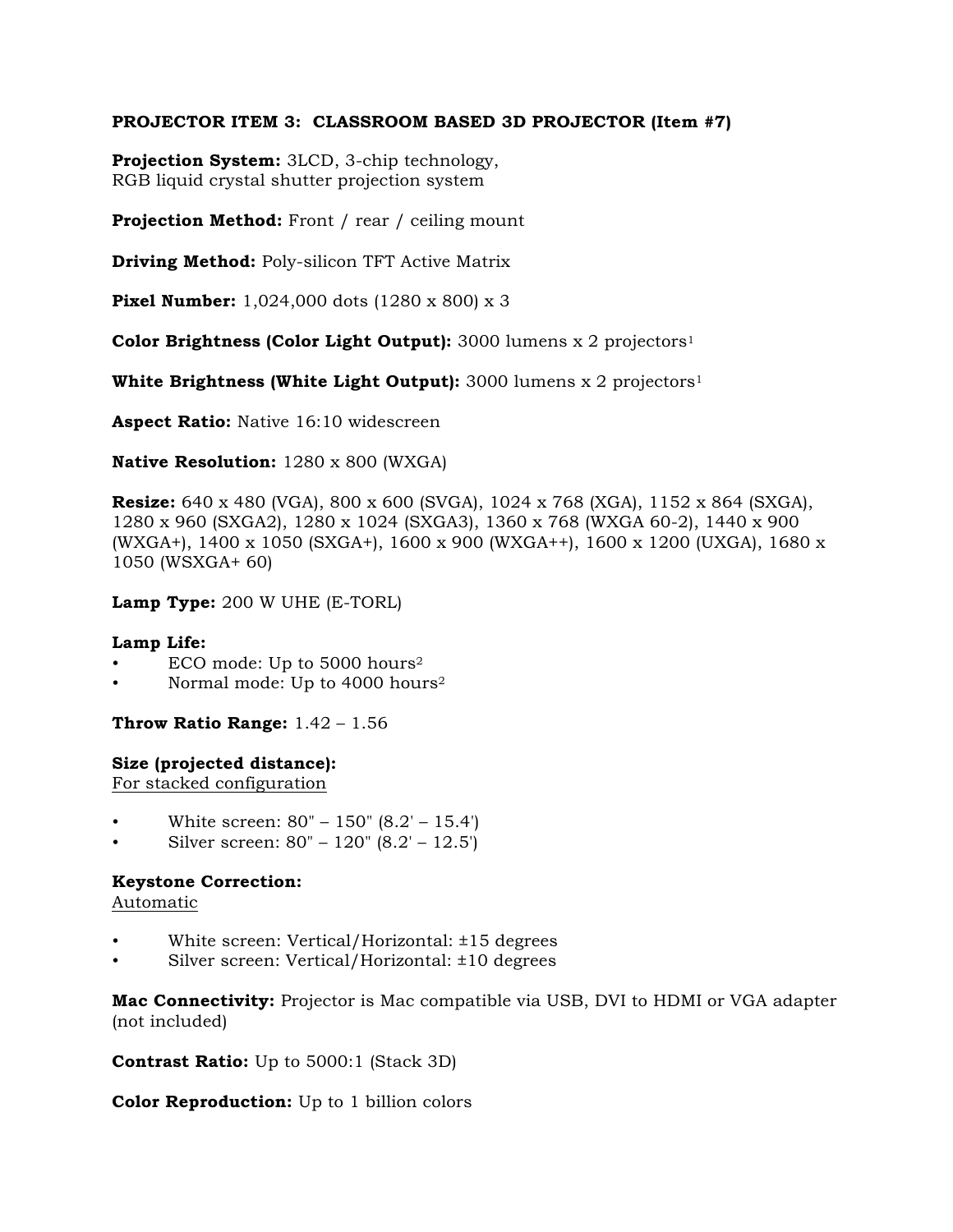### **Passive 3D Stack Function:** Yes

**3D Format:** Auto / Side-by-Side / Top & Bottom / 2D / Frame Packing Projection Lens

**Type:** Manual Focus / Manual Optical Zoom

**F-number:** 1.58 – 1.72

**Focal Length:** 16.9 mm – 20.3 mm

**Zoom Ratio:** 1.0 – 1.2 Optical

**Lens Cover:** Slide lens shutter (A/V mute slide)

### **Display Performance:**

- NTSC: 480 lines
- PAL: 576 lines

(Depends on observation of the multi burst pattern)

**Input Signal:** NTSC / NTSC4.43 / PAL / M-PAL / N-PAL / PAL60 / SECAM

#### **Interfaces:**

- Computer: D-sub 15 pin x 2
- Component video: D-sub 15 pin x 1 (shared with computer 1)
- S-video: Mini DIN x 1
- Composite video: RCA (Yellow) x 1
- Audio in: RCA x 1 (L and R)
- USB connector: Type B x 1 (USB display, audio and mouse control, stack 3D control)3
- USB connector: Type A x 1 (USB memory/document camera, stack 3D control)
- HDMI x 1
- Serial: RS-232c x 1
- Monitor out: D-sub 15 pin  $x$  1 (shared with computer 2)
- Audio out: Mini stereo x 1

**Speaker:** Two x 2 W monaural

**Standby Audio:** Through Audio Out only

**Operating Temperature:** 41° to 95° F (5° C to 35° C)

**Power Supply Voltage:**  $100 - 240V \pm 10\%$ , 50 / 60Hz

#### **Power Consumption:**

- ECO mode: 237 W
- Normal mode: 289 W
- Communication on: 3.2 W standby
- Communication off: 0.36 W standby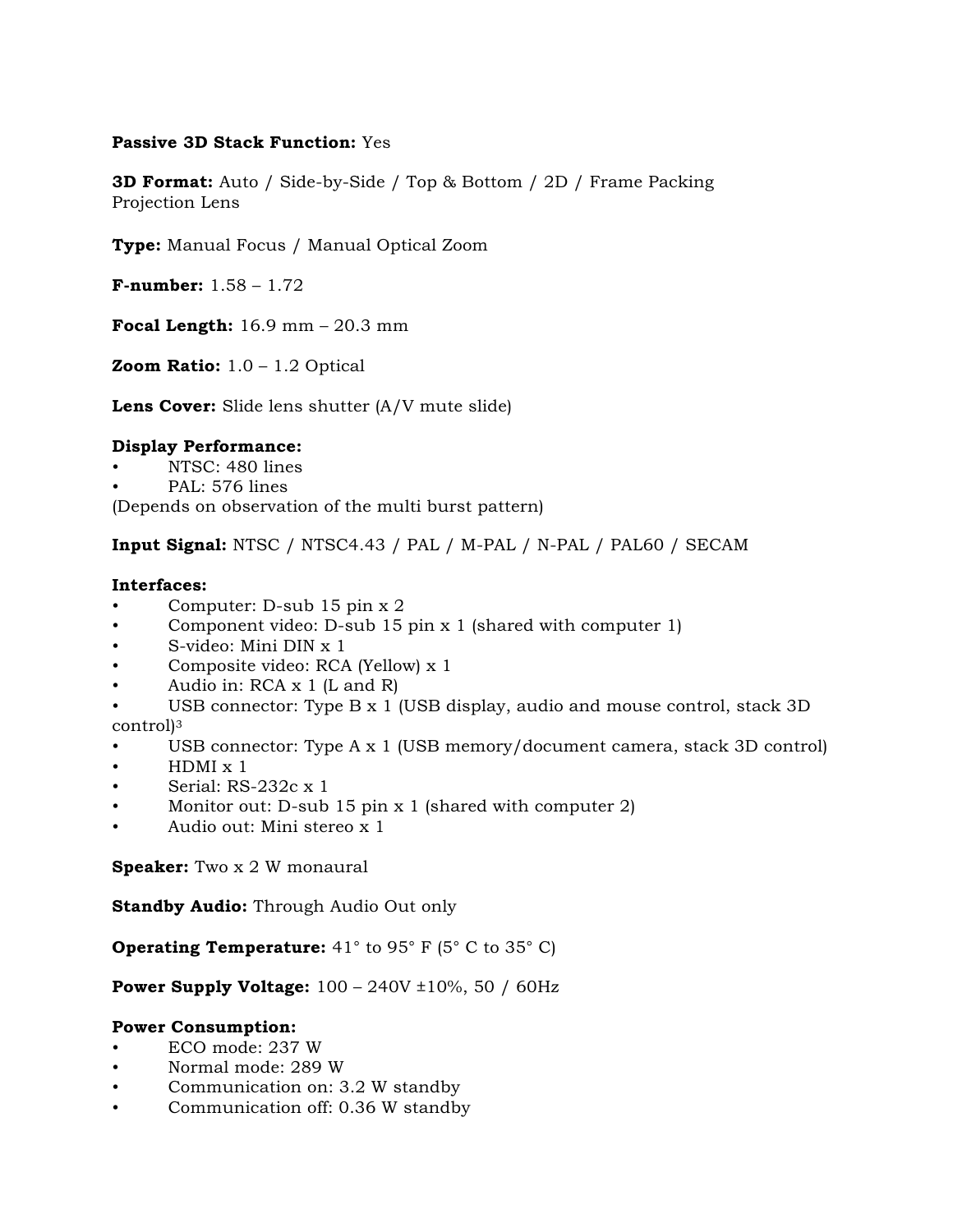## **Fan Noise:**

- ECO mode: 32 dB
- Normal mode: 39 dB

#### **Security:**

- Kensington® security lock port
- Padlock
- Security cable hole<br>• Password protect fu
- Password protect function

### **Dimensions**

**Including feet:** Single: 12.8" x 9.6" x 3.1" (W x D x H)

**Dual Stacked:** 14.6" x 13.8" x 8.8" (W x D x H)

**Dual Stacked Weight:** 17.4 lb (includes mount and polarizing filters)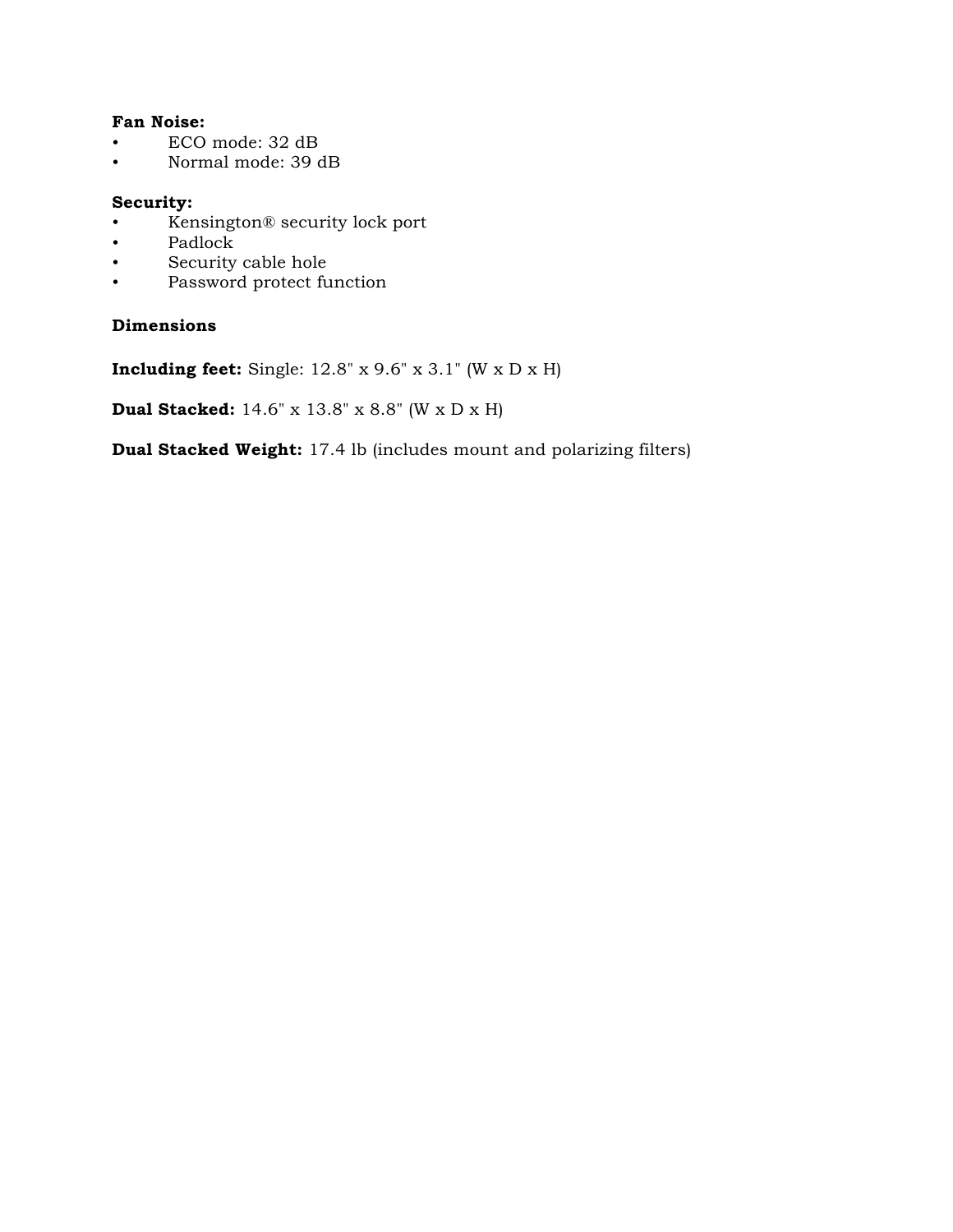#### **PROJECTOR ITEM 4: CLASSROOM BASED MOBILE HD PROJECTOR (Item #8)**

Brightness2000 lumens

Contrast Ratio2100:1

Image Size27.2 in - 361 in

Projection Distance3.3 ft - 39 ft

Uniformity 85 %

Resolution WXGA - WXGA (1280 x 800)

Native Aspect Ratio Widescreen

Color Support1.07 billion colors

Lamp Type165 Watt

Lamp Life Cycle3000 hour(s) / 5000 hour(s) (economic mode)

Features High-bandwidth Digital Content Protection System (HDCP), Brilliant Color

Lens ApertureF/2.5-2.67

Vertical Keystone Correction-35 / +40

Video Input TV System NTSC, PAL-B/G, PAL-N, PAL-M, PAL-I, NTSC 4.43, PAL-D, SECAM L, PAL-H, SECAM K1, SECAM D/K, SECAM B/G, M-NTSC Analog Video Signal RGB, S-Video, composite video

Digital Video Standard High-Definition Multimedia Interface (HDMI)

Video Interfaces VGA, HDMI, composite video, S-Video

Video Modes480p, 720p, 1080i, 1080p, 480i, 576i, 576p

Video Output

Analog Video SignalRGB

Speakers Type Integrated

Sound Output Mode Mono

Output Power / Channel1 Watt

Input Device Type External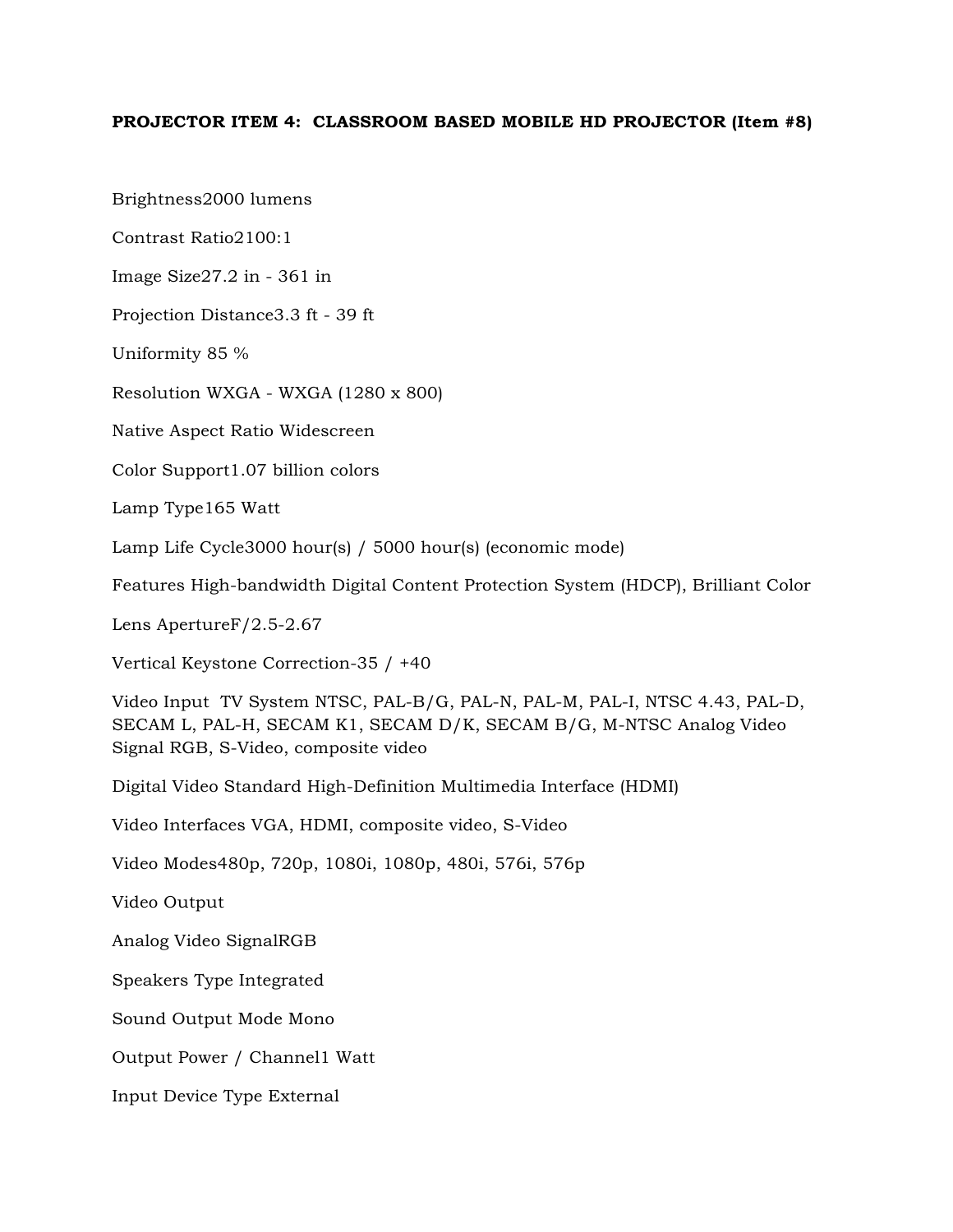Expansion / Connectivity

Interfaces1 x composite video input - RCA 1 x S-video input - 4 pin mini-DIN 1 x audio line-out - mini-phone stereo 3.5 mm 1 x audio line-in - mini-phone stereo 3.5 mm 1 x component video / RGB input - 15 pin HD D-Sub (HD-15) 1 x HDMI - 19 pin HDMI Type A 1 x USB - 4 pin USB Type B ( management )

Miscellaneous Included Accessories Spare projector lamp, wireless remote control

Cables Included 1 x VGA cable

Security Features Security lock slot (cable lock sold separately)

Power Device Internal

Nominal Voltage AC 120/230 V (50/60 Hz)

Power Consumption Operational (Standby) 1 Watt

## **Dimensions & Weight**

Width8.1 in

Depth 6.1 in

Height 3 in

Weight 2.6 lbs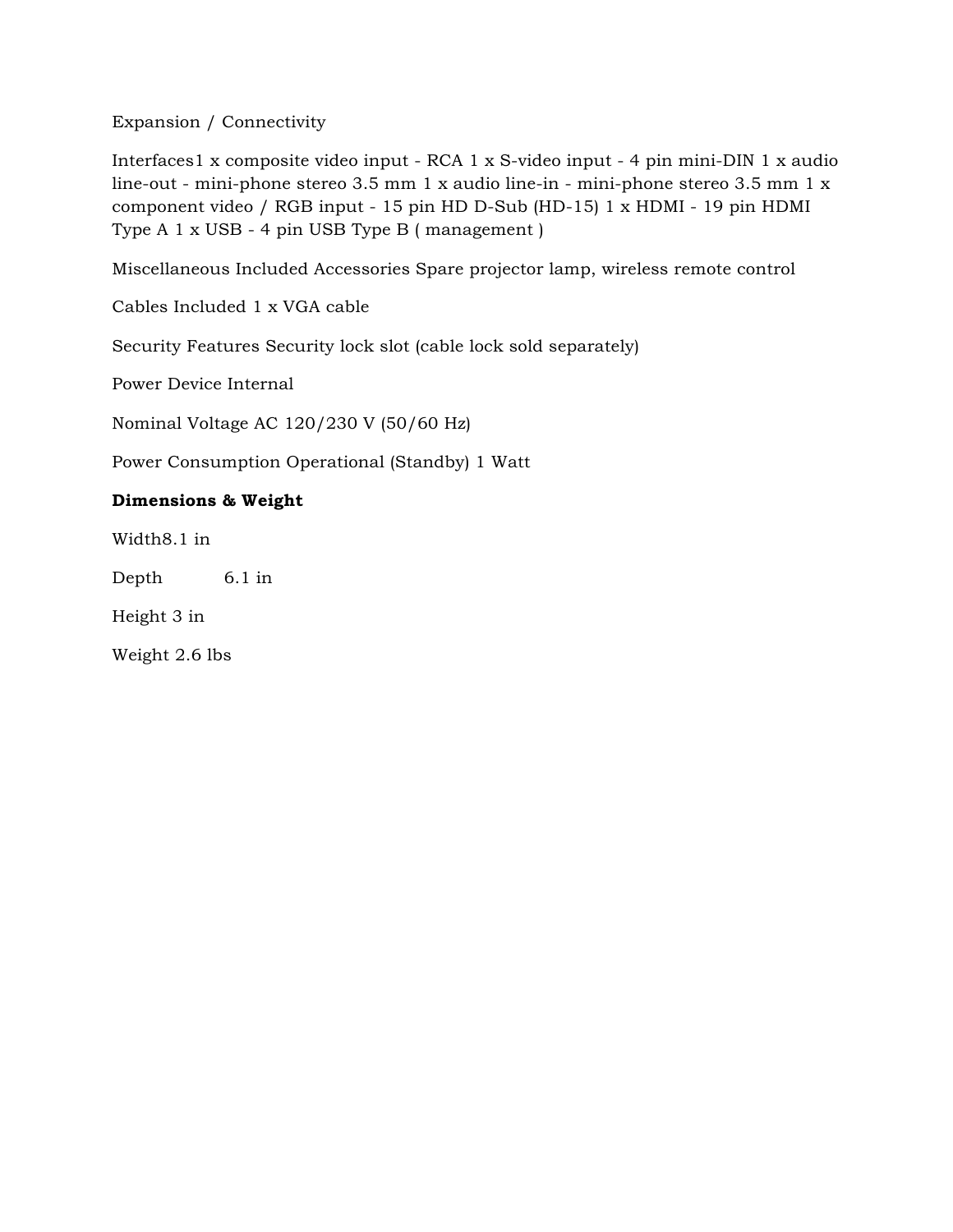### **DOCUMENT CAMERA (Item #9)**

#### **Imaging Element:**

- Pick-up device: 1/2.7" CMOS sensor
- Effective pixels: 1920 x 1080, 2 megapixels
- White Balance: Auto
- Exposure: Auto
- Brightness: Auto

### **Output Signals / Resolution:**

- VGA: SXGA (1280 x 1024), XGA (1024 x 768), WXGA (1280 x 800), HD (1366 x 768), 1080p
- USB: QVGA, VGA, SVGA, XGA, SXGA
- HDMI: 480p / 720p / 1080p
- Composite Video: NTSC/PAL

**Frame Rate:** 30 frames per second (fps) maximum

#### **Lighting Source:**

- Upper: White LED x 2
- Brightness: 250 lx or above

**Optics** 

**Lens:**  $F$  – number:  $3.4 - 5$ 

#### **Capture Area:**

- 11.7" x 16.5" (XGA)
- 11.7" x 20.7" (1080p)

#### **Zoom:**

- 12x optical zoom
- 10x digital zoom

### **Focus:** Auto

Functions

**Image Rotation:** ±90 degrees

**Internal Memory:** 1 GB internal, SD card slot, USB flash drive port

Interface

**Input Terminal:** VGA, mic input<sup>1</sup>, USB-A (for PC-free annotation, USB flash drive)

**Output Terminal:** VGA, USB-B, HDMI, Composite video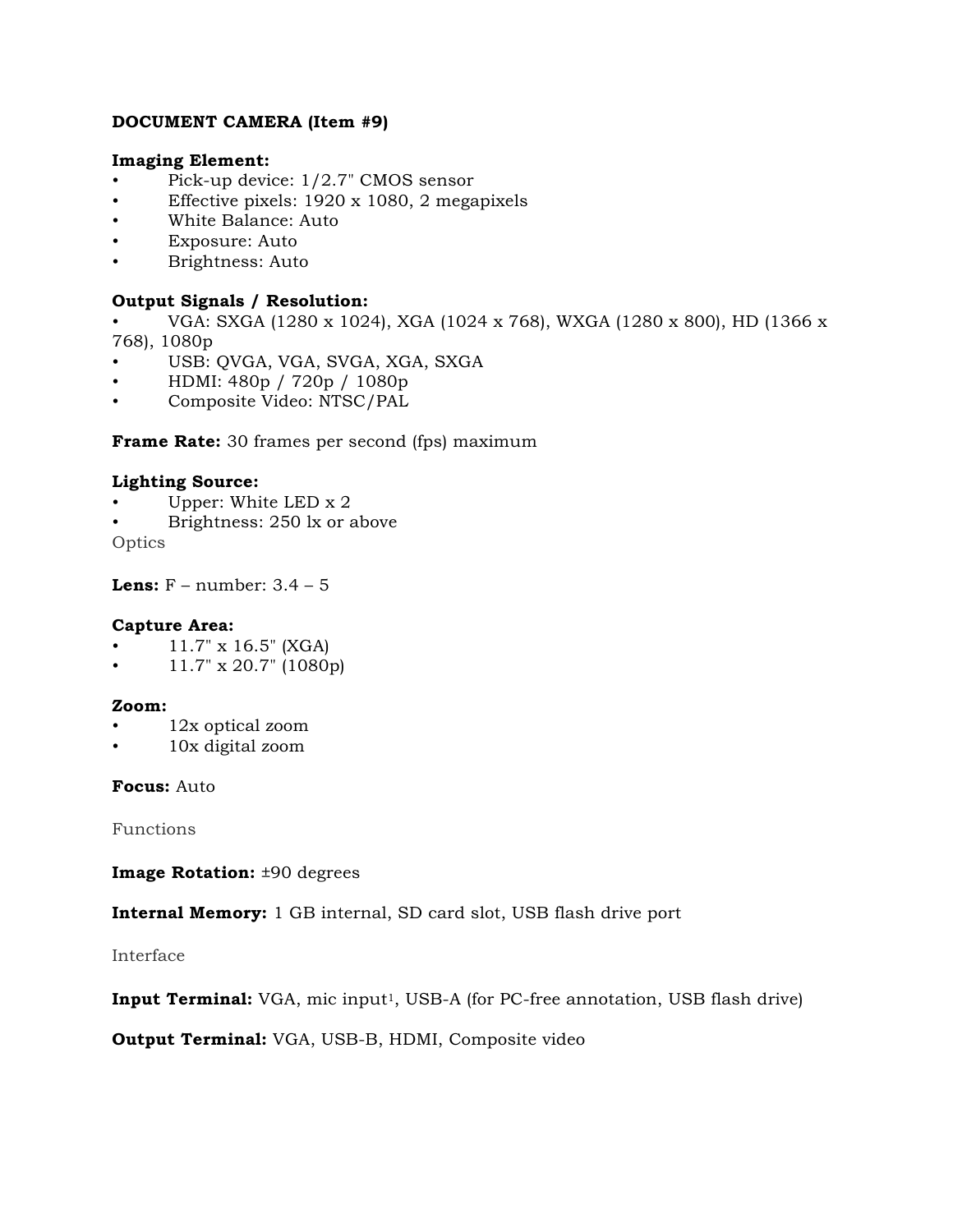Dimensions

**Open / Unfolded:** 10.6" x 12.3" x 18.8" (W x D x H)

**Closed / Folded:** 14.4" x 4.8" x 4.7" (W x D x H)

# **Weight:** 6.6 lb

Other

### **Security:**

- Kensington® lock support
- Metal security bar
- Security mounting holes

**Operating Temperature:** 41<sup>°</sup> to 95<sup>°</sup> F (5<sup>°</sup> to 35<sup>°</sup> C)

# **Power Supply Voltage:** 100 – 240 V AC / DC

### **Power Consumption:**

- Operating: 17 W
- Standby mode: 0.48 W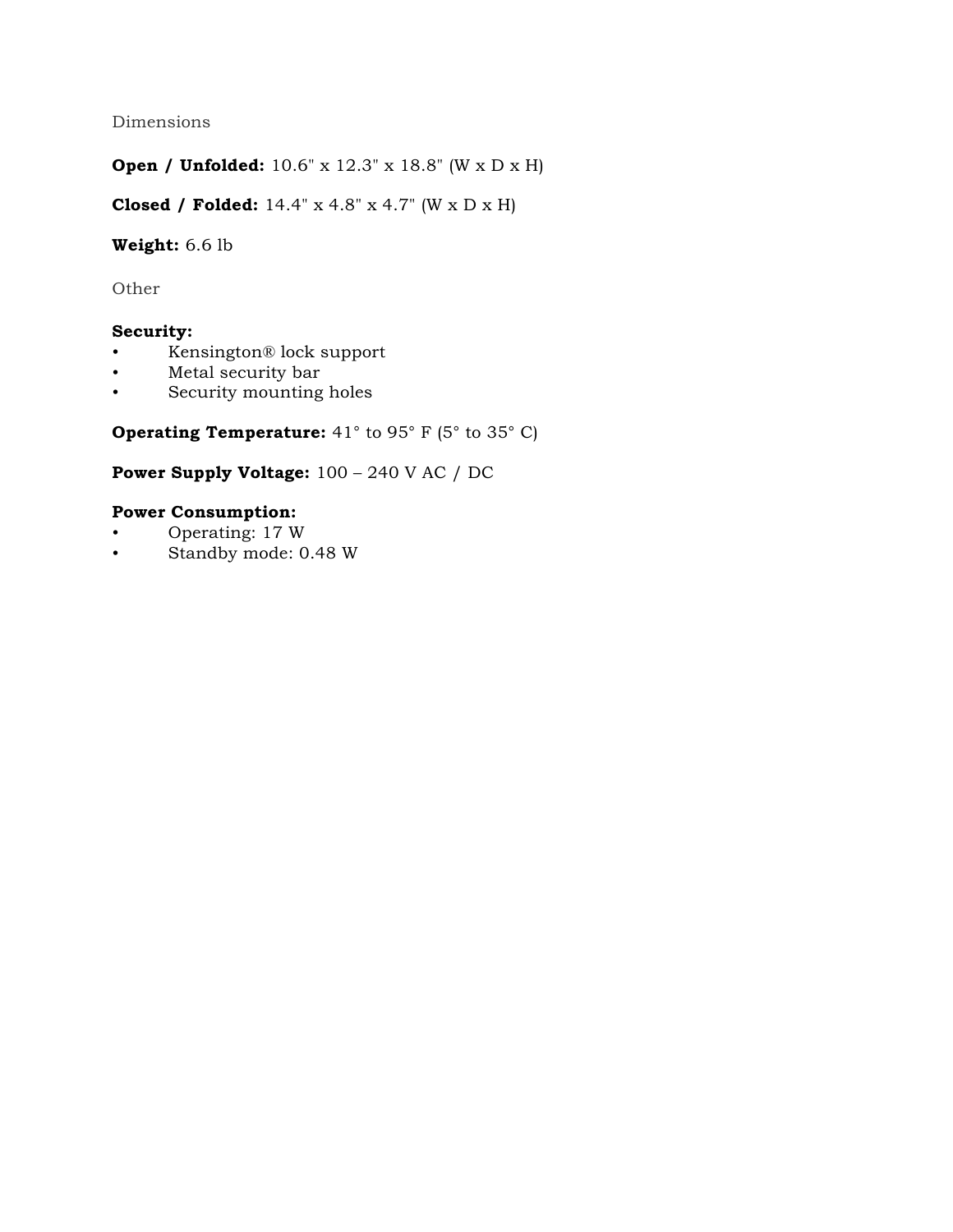# **TELEPRESENCE VIDEO CONFERENCING (Item #10)**

| <b>Audio Input</b>              |                      |
|---------------------------------|----------------------|
| Form Factor:                    |                      |
| Type:                           | External             |
|                                 | Microphone           |
| <b>Environmental Parameters</b> |                      |
| Humidity Range<br>Operating:    |                      |
| Max Operating<br>Temperature:   | 15 - 80%             |
| Min Operating<br>Temperature:   | 104 °F               |
|                                 | 32 °F                |
| <b>Input Device</b>             |                      |
| Connectivity<br>Technology:     |                      |
| Type:                           | Wireless             |
|                                 | Remote control       |
| <b>Interface Provided</b>       |                      |
| Connector Type:                 |                      |
| Interface:                      | 15 pin D-Sub (DB-15) |
| Qty:                            | VGA input            |
| Type:                           | $\mathbf{1}$         |
|                                 | Video                |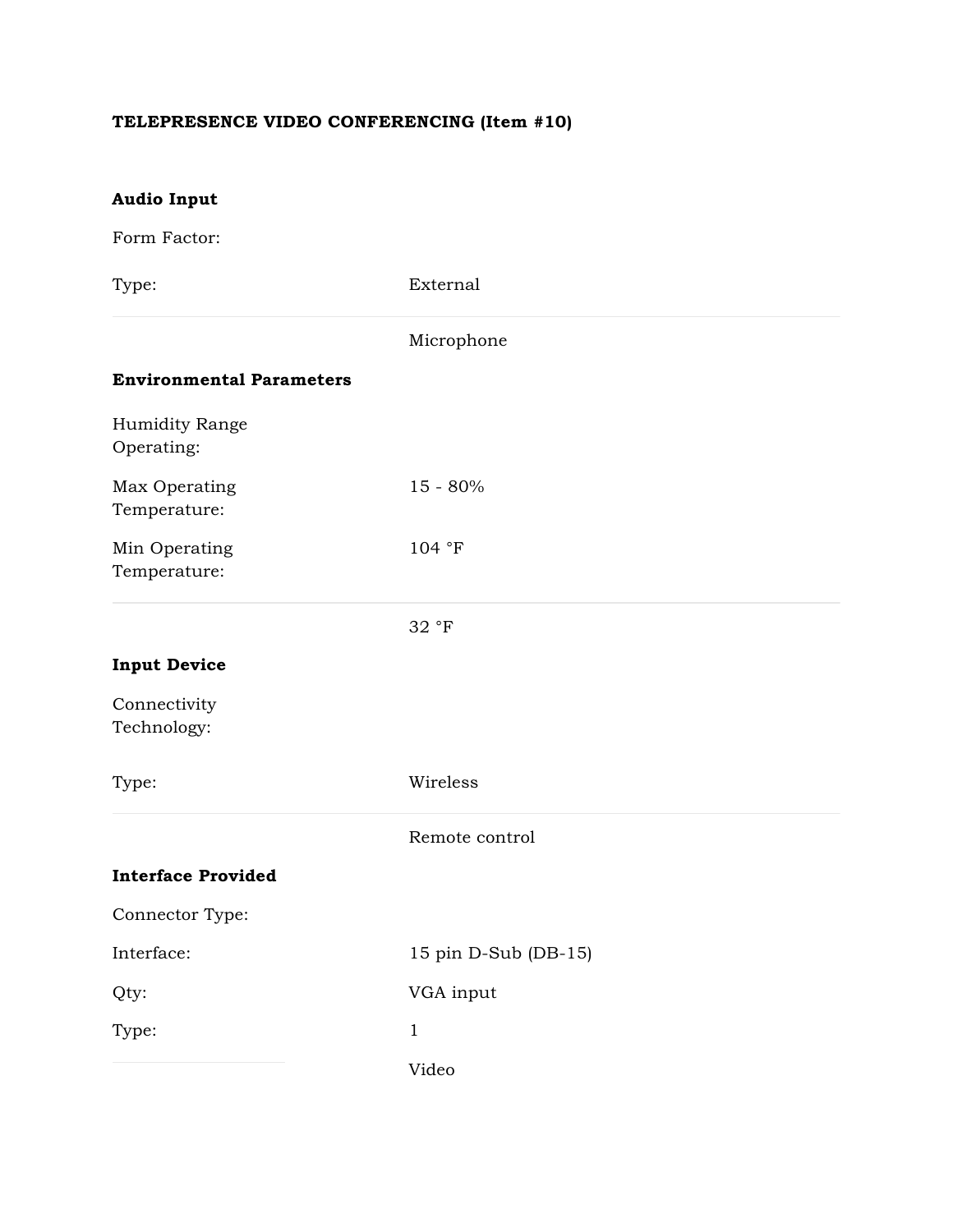| Connector Type: |                                         |
|-----------------|-----------------------------------------|
| Interface:      | 19 pin HDMI Type A                      |
|                 | HDMI input                              |
| Type:           |                                         |
|                 | Camera                                  |
| Interface:      |                                         |
| Qty:            | HDMI output                             |
|                 | $\sqrt{2}$                              |
| Connector Type: |                                         |
| Type:           | 4 pin USB Type A                        |
|                 | <b>USB</b>                              |
| Connector Type: |                                         |
| Interface:      | Mini-phone stereo 3.5 mm                |
| Type:           | Line-in                                 |
|                 | Audio                                   |
| Connector Type: |                                         |
| Interface:      | 8 pin DIN                               |
| Type:           | RS-232                                  |
|                 | Serial                                  |
| Interface:      |                                         |
|                 | Line-out                                |
| Connector Type: |                                         |
| Interface:      | <b>RJ-45</b>                            |
| Type:           | Ethernet 10Base-T/100Base-TX/1000Base-T |
|                 | Network                                 |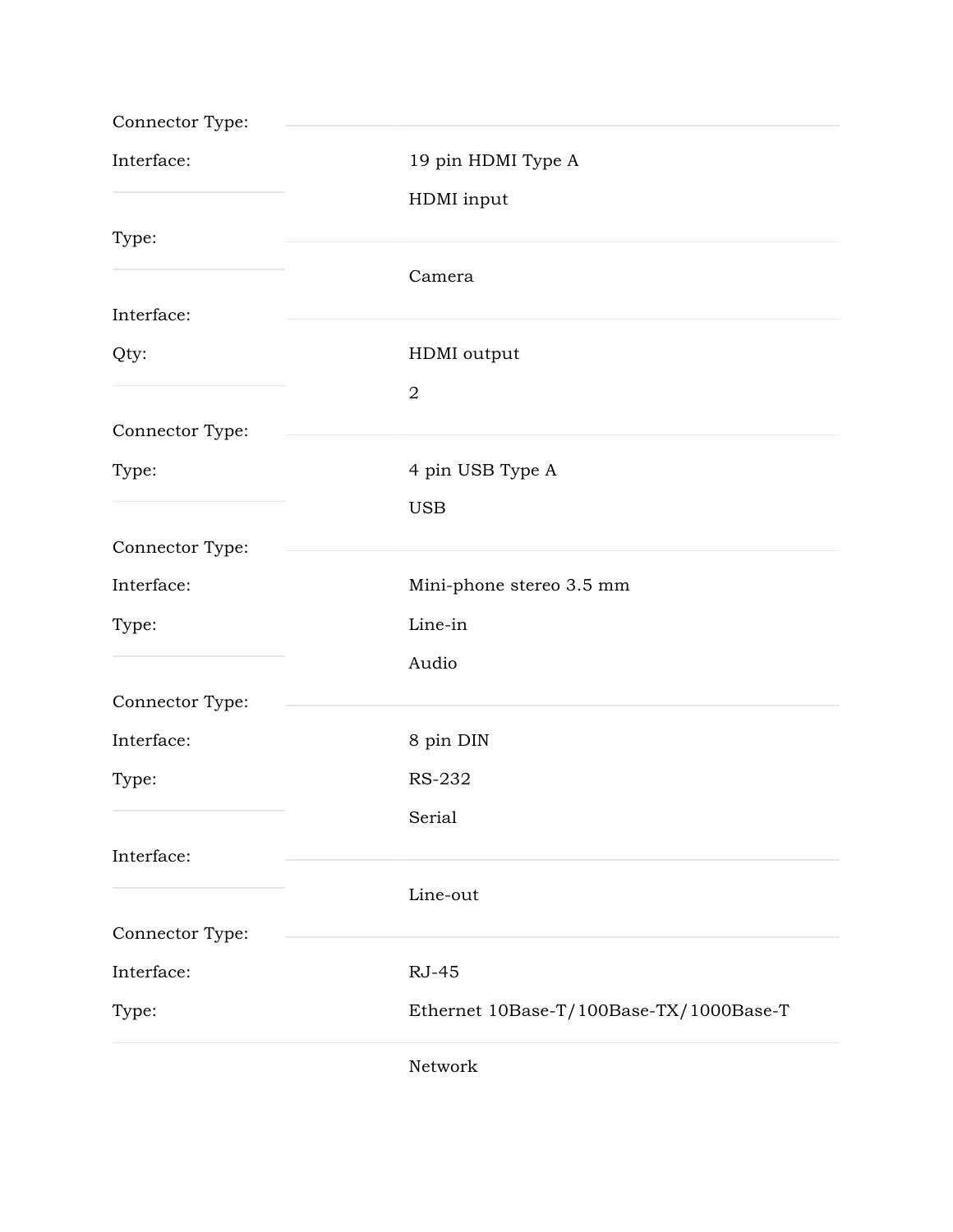# **Modem**

| Connectivity<br>Technology:    |                                           |
|--------------------------------|-------------------------------------------|
| Data Compression<br>Protocol:  | Wired                                     |
| Digital Signaling<br>Protocol: | G.711, G.722, G.722.1, G.728, G.729.A     |
| Features:                      | H.225, H.239, H.281, H.323, H.460, SIP    |
| Max Transfer Rate:             | Auto gain control, Echo cancellation      |
|                                | 6 Mbps                                    |
| Networking                     |                                           |
| Connectivity<br>Technology:    |                                           |
| Data Link Protocol:            | Wired                                     |
| Features:                      | Ethernet, Fast Ethernet, Gigabit Ethernet |
| Type:                          | Auto-uplink (auto MDI/MDI-X)              |
|                                | Network adapter                           |
| <b>Power Device</b>            |                                           |
| Form Factor:                   |                                           |
| Frequency<br>Required:         | External                                  |
| Nominal Voltage:               | 60 Hz                                     |
| Type:                          | AC 120/230 V                              |
|                                | Power adapter                             |

### **Service**

Support Details Full Contract Period: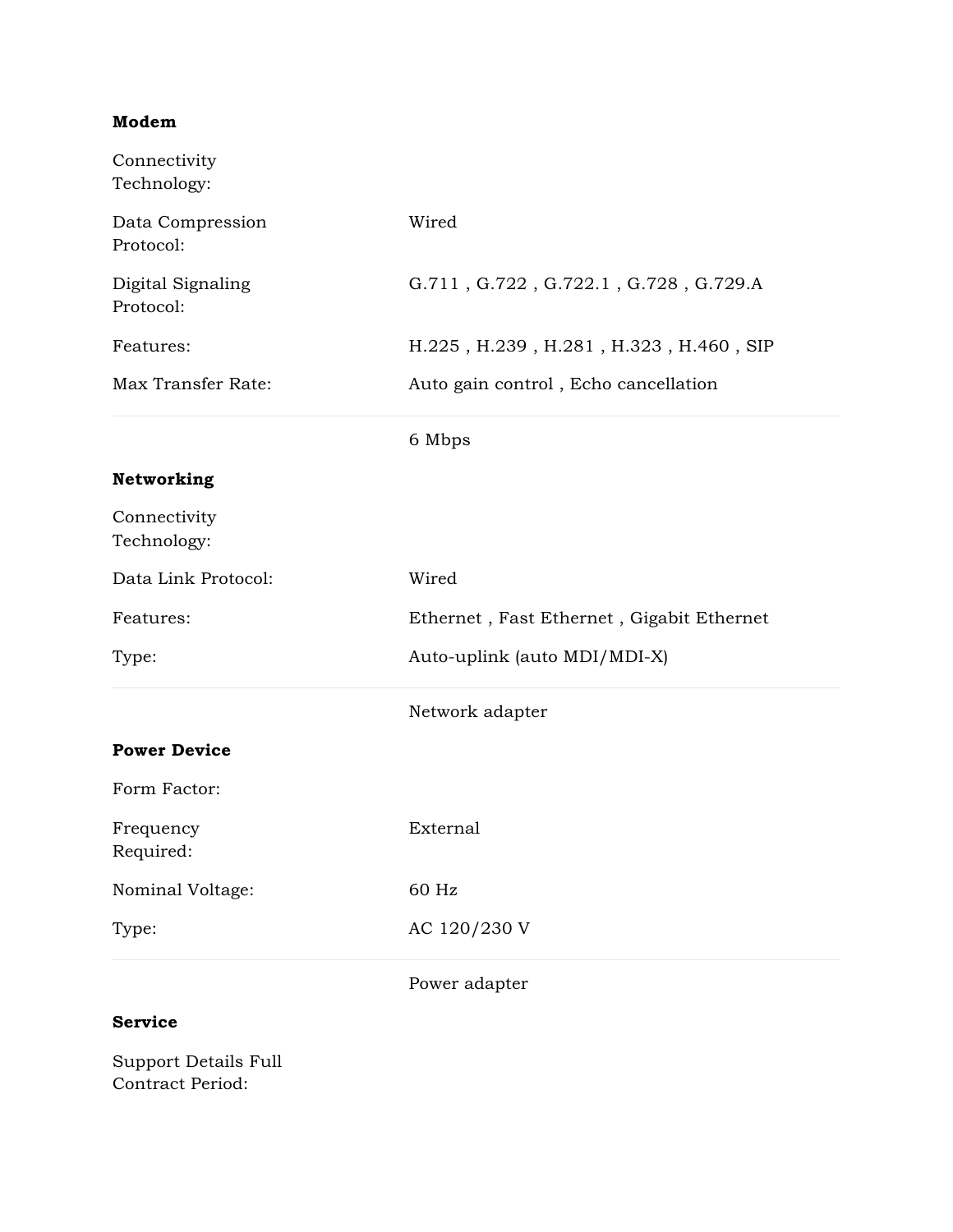| <b>Support Details</b><br>Type:      | 1 year                                                                             |
|--------------------------------------|------------------------------------------------------------------------------------|
|                                      | Limited warranty                                                                   |
| <b>Service &amp; Support</b>         |                                                                                    |
| Type:                                |                                                                                    |
|                                      | 1 year warranty                                                                    |
| <b>System</b>                        |                                                                                    |
| Conferencing<br>System Type:         |                                                                                    |
|                                      | Video conferencing kit                                                             |
| Video Input                          |                                                                                    |
| Color Support:                       |                                                                                    |
| Digital Video<br>Capture Resolution: | Color                                                                              |
| Form Factor:                         | 1920 x 1080                                                                        |
| Type:                                | External                                                                           |
|                                      | Digital video camera                                                               |
| <b>Video Output</b>                  |                                                                                    |
| Digital Video<br>Standard:           |                                                                                    |
| Form Factor:                         | High-Definition Multimedia Interface (HDMI)                                        |
| Max External<br>Resolution:          | External                                                                           |
| Supported Display<br>Graphics:       | 1920 x 1200                                                                        |
| Type:                                | 1280x720, 1680x1050, 1920x1200, HDTV<br>$(1920x1080)$ , SXGA $(1280x1024)$ , SXGA+ |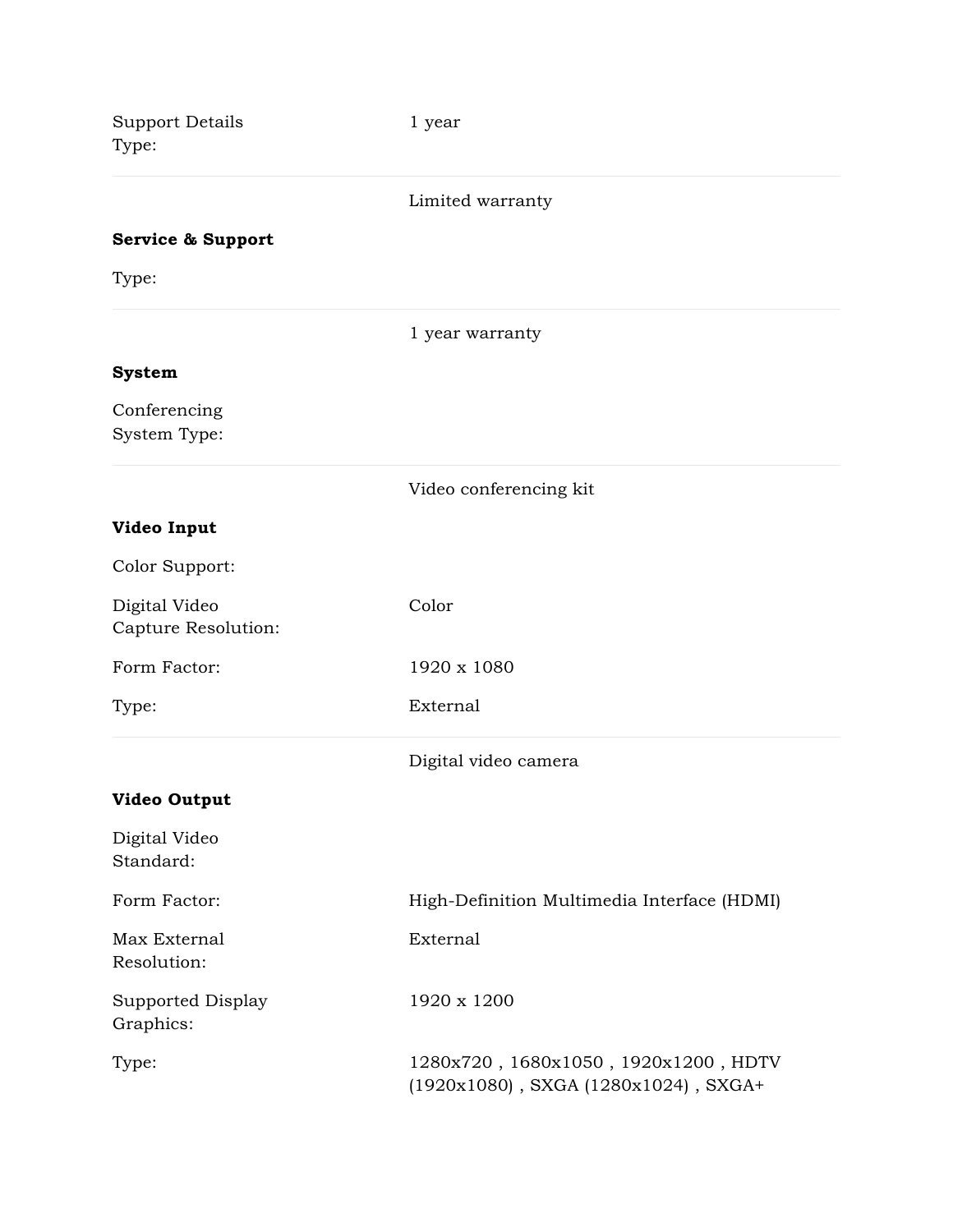(1400x1050) , VGA (640x480) , XGA (1024x768)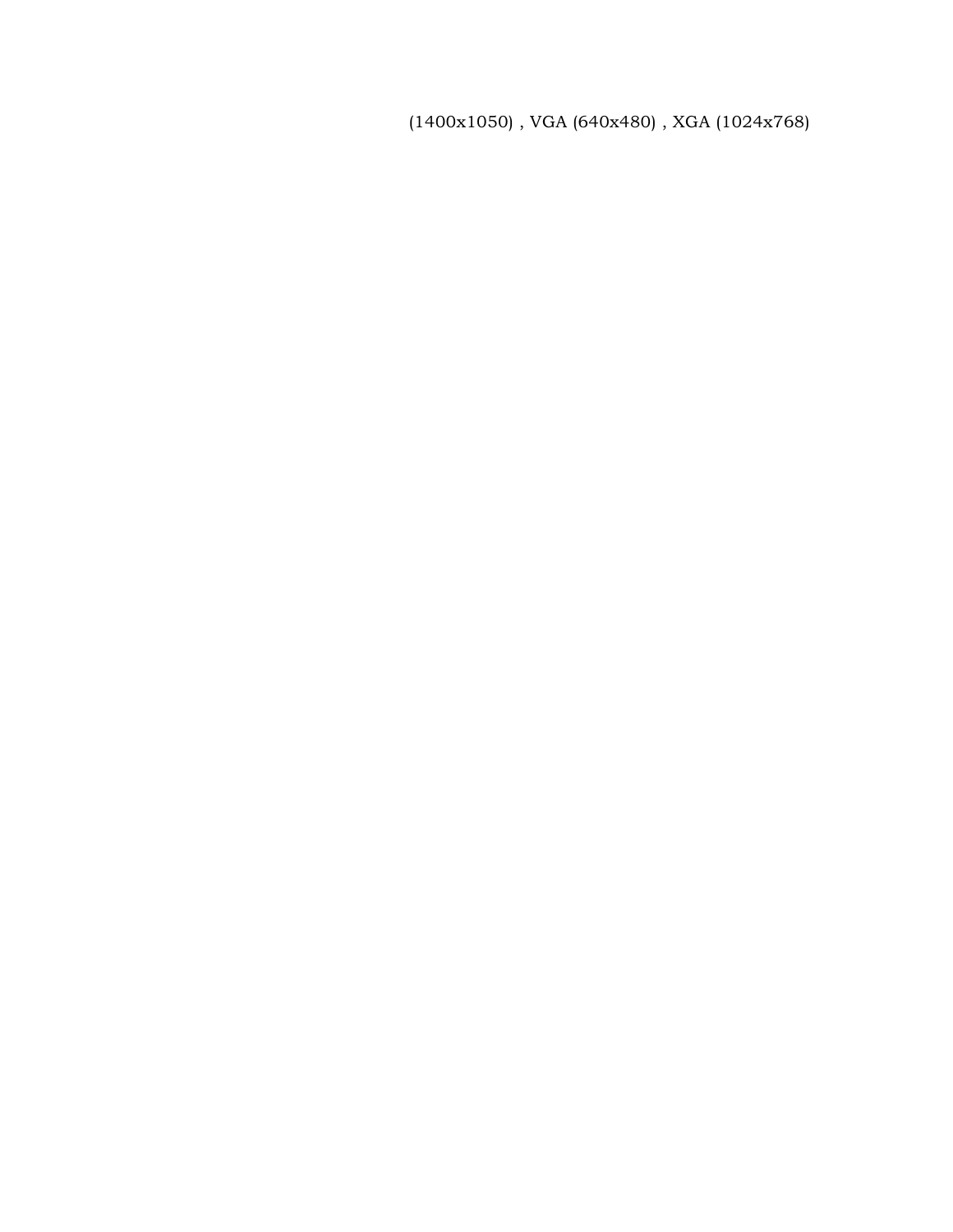### **PRINTER ITEM 1: 3D PRINTER (Item #11)**

Wi-Fi, USB and Ethernet connectivity ensures a seamless production workflow Smart Extruder, motion controllers, and gantry design On-board camera and diagnostics, and assisted build plate leveling App and cloud enabled Makes true-to-life objects quickly and easily Build Volume 25.2 L x 19.9 W x 15.0 H cm [9.9 x 7.8 x 5.9 in] 7,522 cubic centimeters [456 cubic inches] Enables you to manufacture on demand Create realistic prototypes and models for demonstrations and presentations One-year MakerBot MakerCare Protection Plan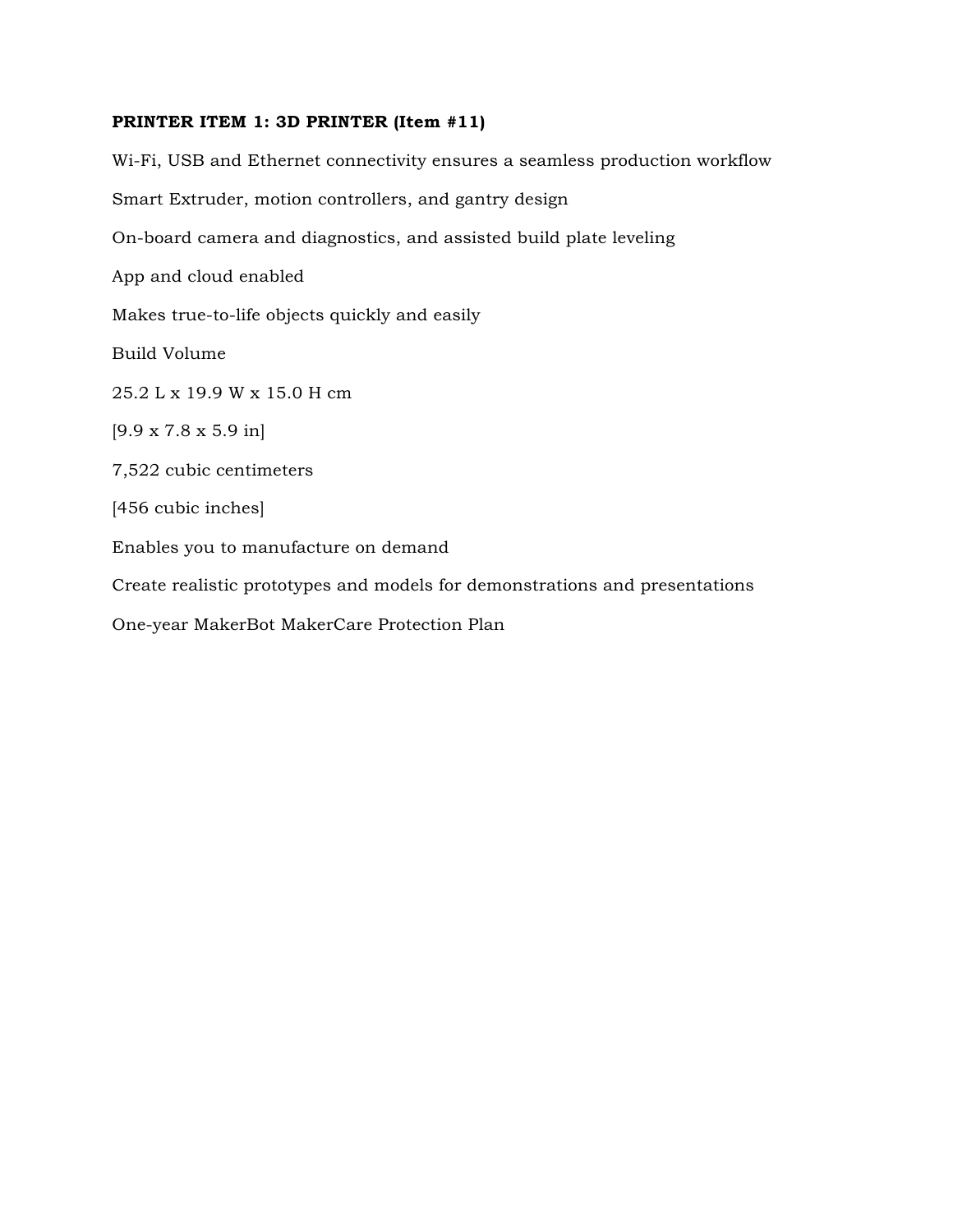# **PRINTER ITEM 2: LASERJET BLACK AND WHITE (Item #12)**

Recommended monthly page volume 750-4,000 pages

Print speed Black print speed Up to 40ppm

Standard connectivity Hi-speed USB 2.0 port Host USB 2.0 Ethernet 10/100/1000T network

Two-sided printing Automatic

Display 2-line LCD

Paper handling Tray 1: up to 100 sheets Tray 2: up to 250 sheets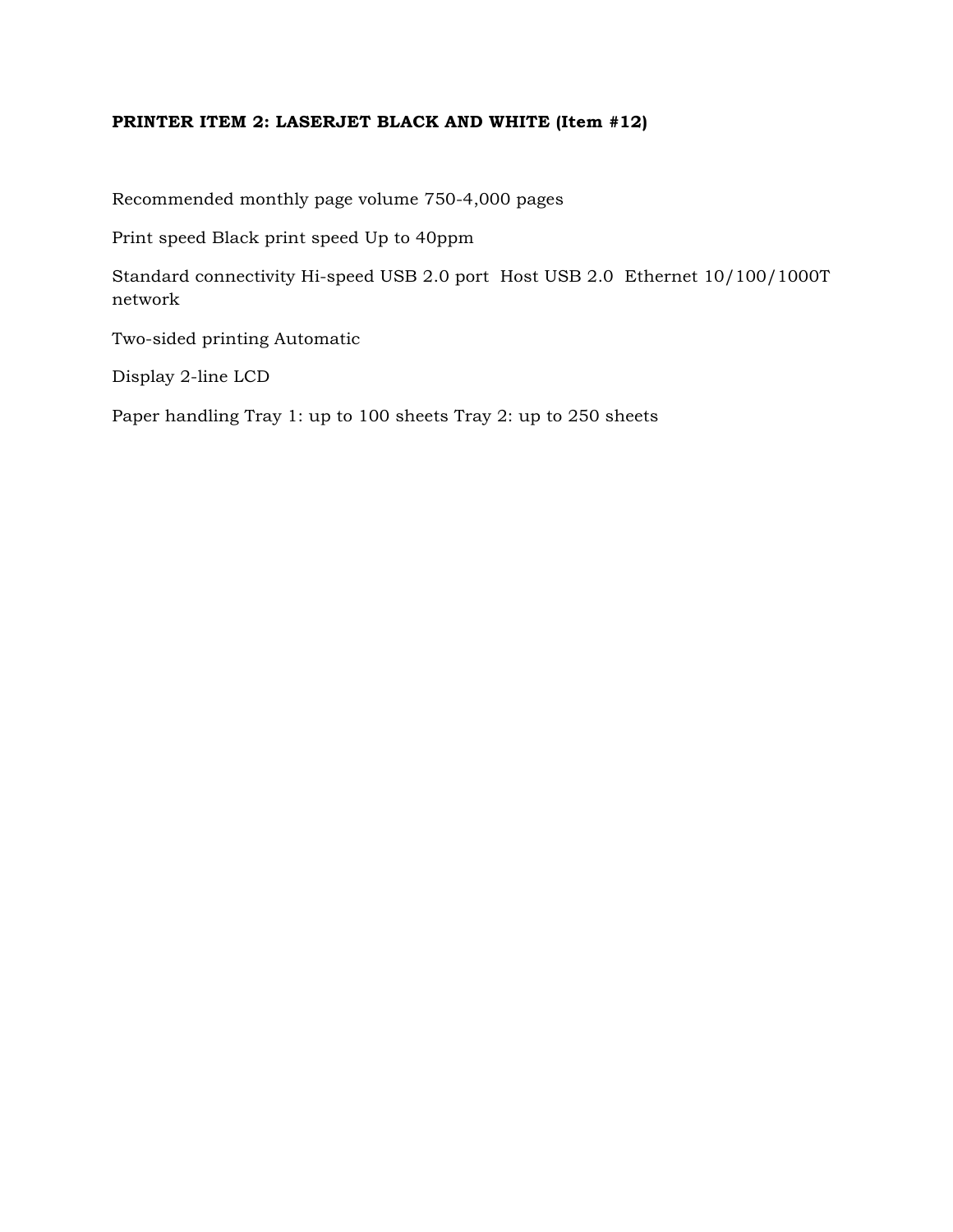#### **PRINTER ITEM 3: LASERJET COLOR (Item #13)**

Print speed black: Normal: Up to 33 ppm Print speed color: Normal:Up to 33 ppm First page out (ready) Black: As fast as 11 sec Color: As fast as 11 sec Print quality black (best) Up to 1200 x 1200 dpi Print quality color (best) Up to 1200 x 1200 dpi Duty cycle (monthly, A4)Up to 75,000 pages Recommended monthly page volume 1500 to 5000 Print technology Laser Processor speed 800 MHz Print languages HP PCL 6, HP PCL 5 (HP PCL 5 driver available from the Web only), HP postscript level 3 emulation, native PDF printing (v 1.4) Display 4-line LCD (color graphics)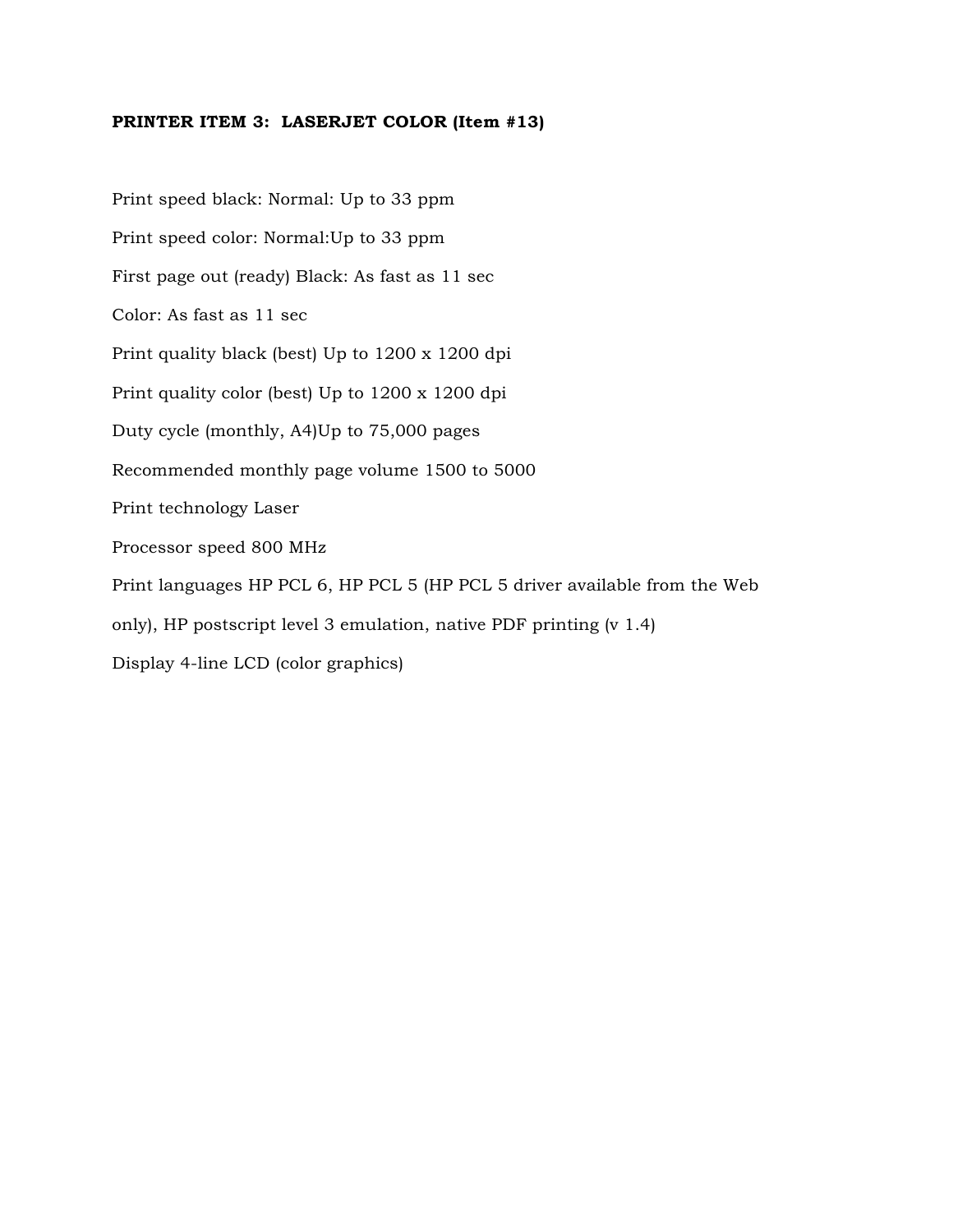# **PRINTER ITEM 4: COLOR LASER PRINTER (Item #14)**

| <b>Print Technology</b>                            | Color Laser Technology                                                                                                              |
|----------------------------------------------------|-------------------------------------------------------------------------------------------------------------------------------------|
| <b>Consumable Type</b>                             | 4 Toner Cartridges & Drum                                                                                                           |
| Max. Black Print Speed (ppm)                       | 25ppm Black                                                                                                                         |
| Max. Color Print Speed (ppm)                       | 25ppm Color                                                                                                                         |
| <b>Duplex Printing Standard</b>                    | Yes                                                                                                                                 |
| Print Resolution (maximum dpi)                     | Up to 2400 x 600 dpi                                                                                                                |
| <b>LCD Display</b>                                 | Yes (Flip-up)                                                                                                                       |
| <b>First Time to Print</b>                         | Less than 16 sec (color and black)                                                                                                  |
| <b>Printer Driver Compatibility†</b>               | Windows® & Mac OS®                                                                                                                  |
| <b>Standard Memory (MB)</b>                        | 128MB Memory                                                                                                                        |
| <b>Optional Memory (MB)</b>                        | Up to 256 MB (DDR2 16bit, 144pin) $\ddagger$                                                                                        |
| <b>Toner Save Mode</b>                             | Yes                                                                                                                                 |
| Max. Monthly Duty Cycle‡                           | 40,000 pages                                                                                                                        |
| <b>Recommended Monthly Print Volume‡</b>           | 500 to 3,000 pages                                                                                                                  |
| <b>Standard Paper Capacity (sheets)#</b>           | 250-Sheet Input Capacity                                                                                                            |
| <b>Optional Paper Capacity (sheets)</b>            | LT-300CL $(500 \text{ sheets})$ :                                                                                                   |
| Multi-purpose Tray Capacity#                       | 50-Sheet Multi-purpose Tray                                                                                                         |
| <b>Output Paper Capacity (sheets)</b>              | 150 sheets (face down)                                                                                                              |
| Paper Handling Size - Paper Tray                   | Letter, Legal, Executive, Folio, A4, A5, B6                                                                                         |
| Paper Handling Size - Multi-purpose<br><b>Tray</b> | Width 2.75" to 8.5", Length 4.57" to 16"                                                                                            |
| <b>Sheet Weight - Paper Tray</b>                   | $16-28$ lbs. (bond)                                                                                                                 |
| <b>Sheet Weight - Multi-purpose Tray</b>           | $16-43$ lbs. (bond)                                                                                                                 |
| <b>Media Type</b>                                  | Plain Paper, Thin Paper, Thick Paper, Thicker<br>Paper, Recycled Paper, Bond, Label, Envelope,<br>Env. Thin, Env. Thick, GlosvPaper |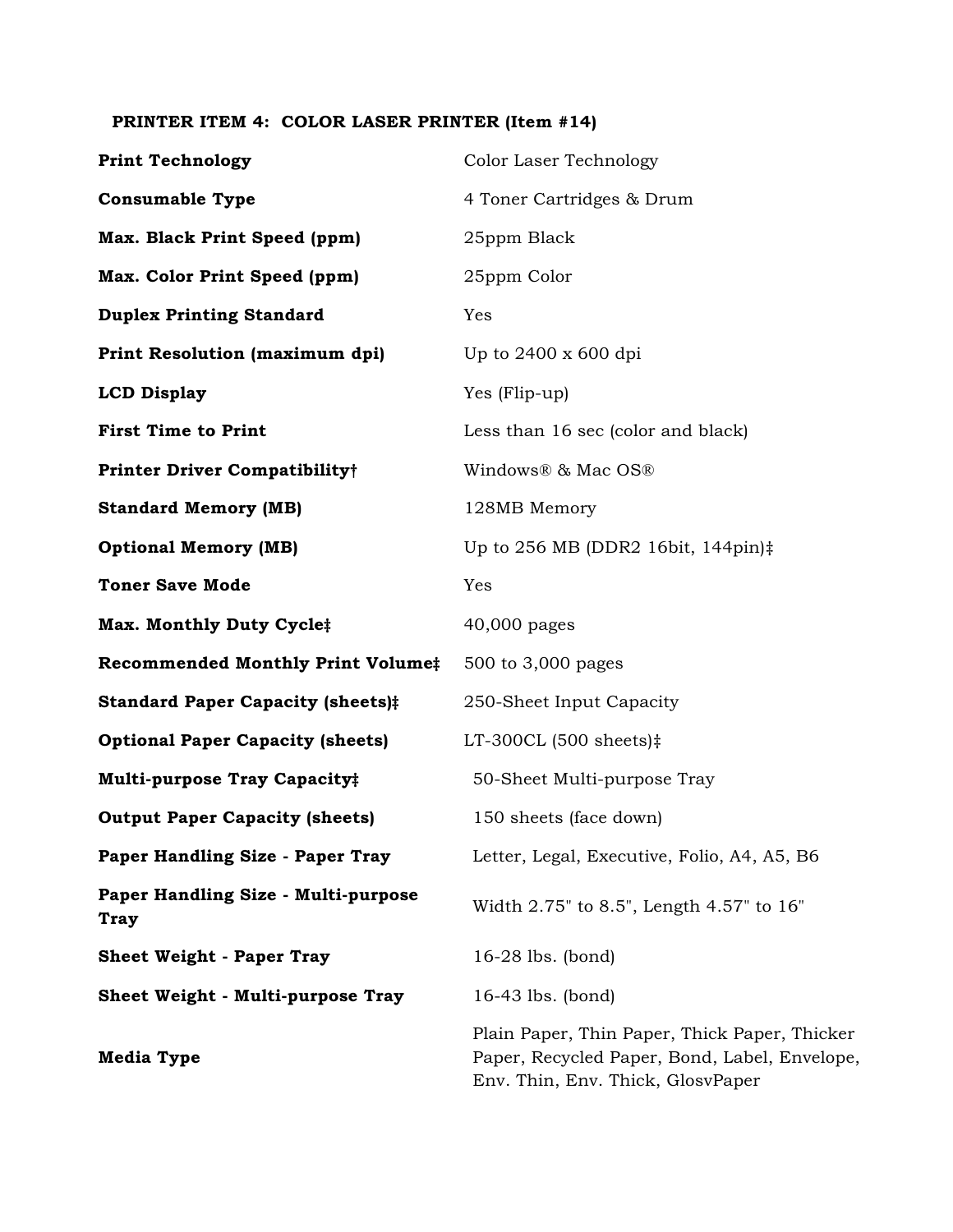**Recommended Paper Brands**

Plain Paper: Xerox 4200 20 lb., Hammermill Laser Paper 24 lb., Labels: Avery Laser Label #5160, Glossy Paper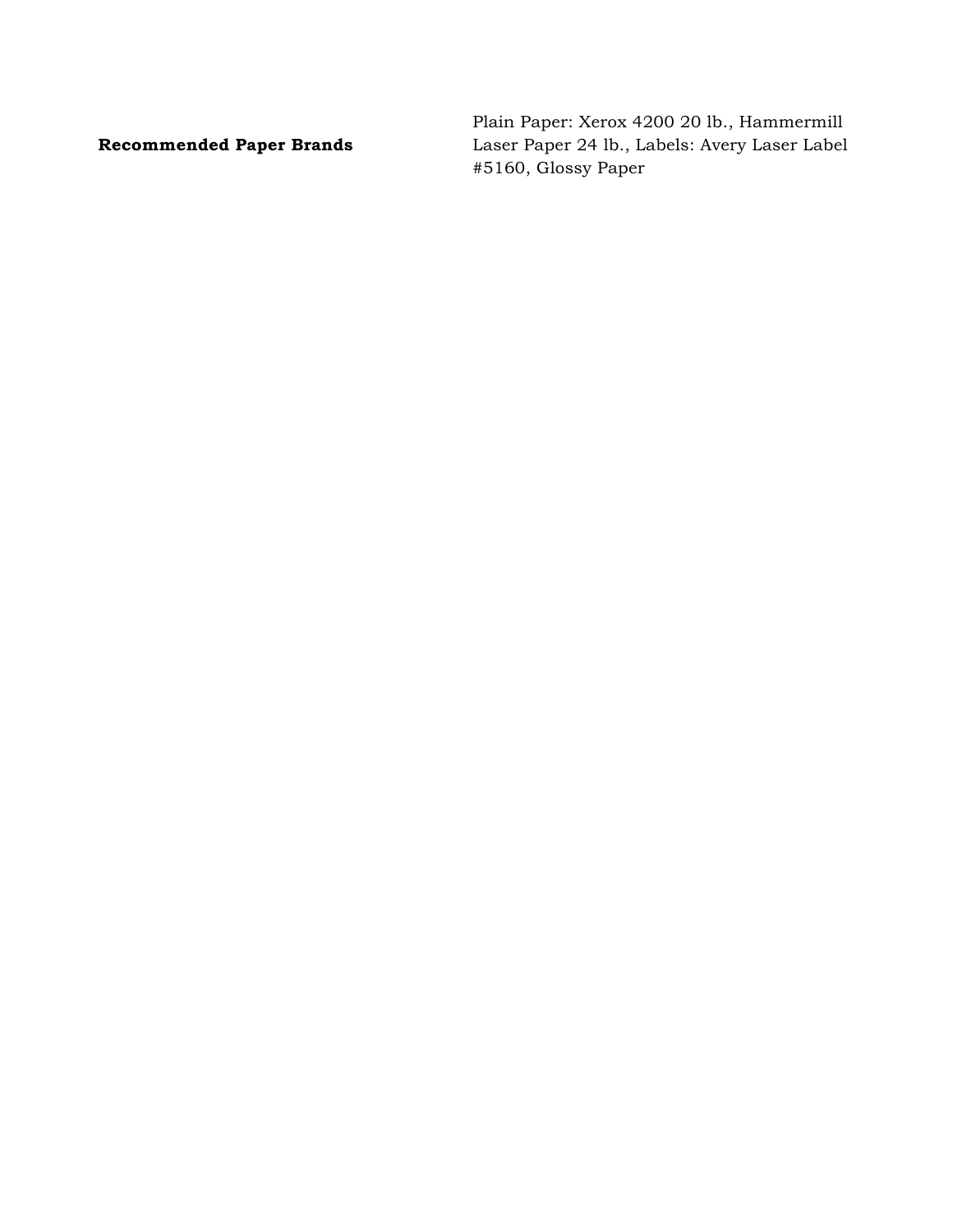# **SUMNER COUNTY BOARD OF EDUCATION**

Purchasing Department 1500 Airport Road Gallatin, TN 37066

| <b>COMPANY NAME</b>                                  |                                                                                                                        |                  |
|------------------------------------------------------|------------------------------------------------------------------------------------------------------------------------|------------------|
| <b>ADDRESS</b>                                       |                                                                                                                        |                  |
|                                                      |                                                                                                                        |                  |
| <b>TELEPHONE</b>                                     |                                                                                                                        |                  |
| <b>FAX</b>                                           |                                                                                                                        |                  |
| <b>TOLL FREE</b>                                     |                                                                                                                        |                  |
| <b>EMAIL</b>                                         |                                                                                                                        |                  |
| <b>AUTHORIZED COMPANY</b><br><b>REPRESENTATIVE</b>   | <u> 1989 - Johann Barn, mars ann an t-Amhain ann an t-Amhain an t-Amhain an t-Amhain an t-Amhain an t-Amhain an t-</u> | <b>SIGNATURE</b> |
| <b>AUTHORIZED COMPANY</b><br><b>REPRESENTATIVE</b>   |                                                                                                                        | <b>PRINTED</b>   |
| <b>DATE</b>                                          | <u> 1990 - Johann Barbara, martin a</u>                                                                                |                  |
| <b>BUSINESS LICENSE NUMBER</b><br>(If Applicable)    | <u> 1989 - Johann Barbara, martxa alemaniar amerikan basar da a</u>                                                    |                  |
| STATE OF TN SALES TAX NUMBER<br>(If Applicable)      |                                                                                                                        |                  |
| <b>BID TITLE</b>                                     | 20160209 INTERACTIVE TECHNOLOGY                                                                                        |                  |
| <b>DEADLINE</b>                                      | FEBRUARY 9, 2016 @ 10:00 A.M.                                                                                          |                  |
| <b>BID GOOD THRU</b>                                 |                                                                                                                        |                  |
| Guaranteed days till delivery after receipt of order | Days                                                                                                                   |                  |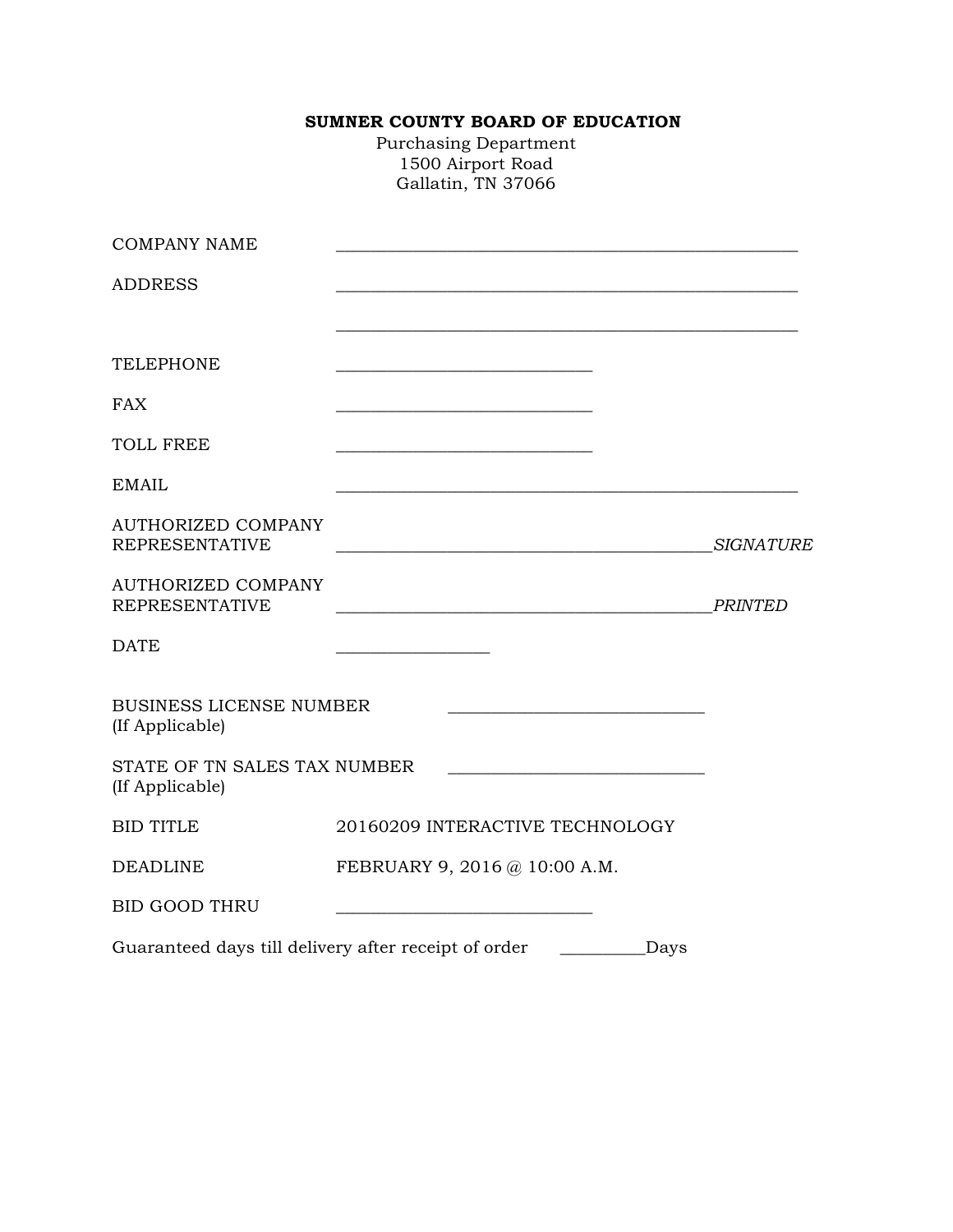### **BID SHEET**

| ITEM #1                                                                          |                                        |
|----------------------------------------------------------------------------------|----------------------------------------|
|                                                                                  |                                        |
|                                                                                  |                                        |
|                                                                                  |                                        |
|                                                                                  | (Circle One)                           |
| Percentage Discount of Related Catalog products from this Manufacturer: ________ |                                        |
| ITEM #2                                                                          |                                        |
|                                                                                  |                                        |
|                                                                                  |                                        |
|                                                                                  |                                        |
| Help Desk Number _________________________________                               | Vendor or Manufacturer<br>(Circle One) |
| Percentage Discount of Related Catalog products from this Manufacturer: ________ |                                        |
| ITEM #3                                                                          |                                        |
|                                                                                  |                                        |
|                                                                                  |                                        |
|                                                                                  |                                        |
|                                                                                  | Vendor or Manufacturer<br>(Circle One) |
| Percentage Discount of Related Catalog products from this Manufacturer:          |                                        |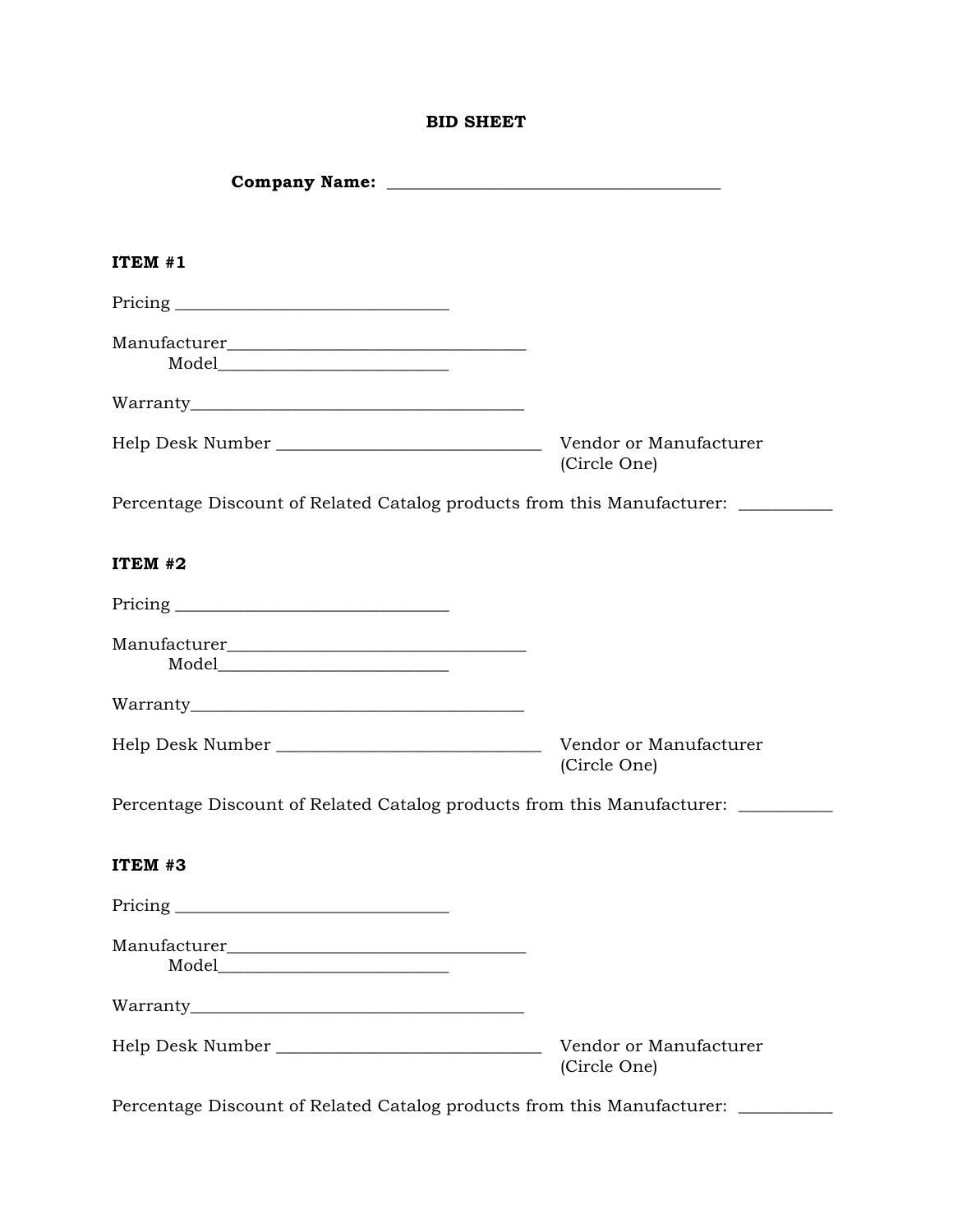#### **ITEM #4**

|                                                                                                                                                                                                                                                                                                                                                                                                                                                                                                                               | Vendor or Manufacturer<br>(Circle One) |
|-------------------------------------------------------------------------------------------------------------------------------------------------------------------------------------------------------------------------------------------------------------------------------------------------------------------------------------------------------------------------------------------------------------------------------------------------------------------------------------------------------------------------------|----------------------------------------|
| Percentage Discount of Related Catalog products from this Manufacturer: ________                                                                                                                                                                                                                                                                                                                                                                                                                                              |                                        |
| ITEM #5                                                                                                                                                                                                                                                                                                                                                                                                                                                                                                                       |                                        |
|                                                                                                                                                                                                                                                                                                                                                                                                                                                                                                                               |                                        |
|                                                                                                                                                                                                                                                                                                                                                                                                                                                                                                                               |                                        |
|                                                                                                                                                                                                                                                                                                                                                                                                                                                                                                                               |                                        |
|                                                                                                                                                                                                                                                                                                                                                                                                                                                                                                                               | Vendor or Manufacturer<br>(Circle One) |
| Percentage Discount of Related Catalog products from this Manufacturer: ________                                                                                                                                                                                                                                                                                                                                                                                                                                              |                                        |
| ITEM #6                                                                                                                                                                                                                                                                                                                                                                                                                                                                                                                       |                                        |
|                                                                                                                                                                                                                                                                                                                                                                                                                                                                                                                               |                                        |
| $\begin{minipage}[c]{0.9\linewidth} \textbf{Model} \end{minipage} \vspace{-0.5em} \begin{minipage}[c]{0.9\linewidth} \centering \begin{minipage}[c]{0.9\linewidth} \centering \textbf{Model} \end{minipage} \vspace{-0.5em} \begin{minipage}[c]{0.9\linewidth} \centering \textbf{Model} \end{minipage} \vspace{-0.5em} \begin{minipage}[c]{0.9\linewidth} \centering \textbf{Model} \end{minipage} \vspace{-0.5em} \begin{minipage}[c]{0.9\linewidth} \centering \textbf{Model} \end{minipage} \vspace{-0.5em} \begin{minip$ |                                        |
|                                                                                                                                                                                                                                                                                                                                                                                                                                                                                                                               |                                        |
|                                                                                                                                                                                                                                                                                                                                                                                                                                                                                                                               | Vendor or Manufacturer<br>(Circle One) |
| Percentage Discount of Related Catalog products from this Manufacturer: _________                                                                                                                                                                                                                                                                                                                                                                                                                                             |                                        |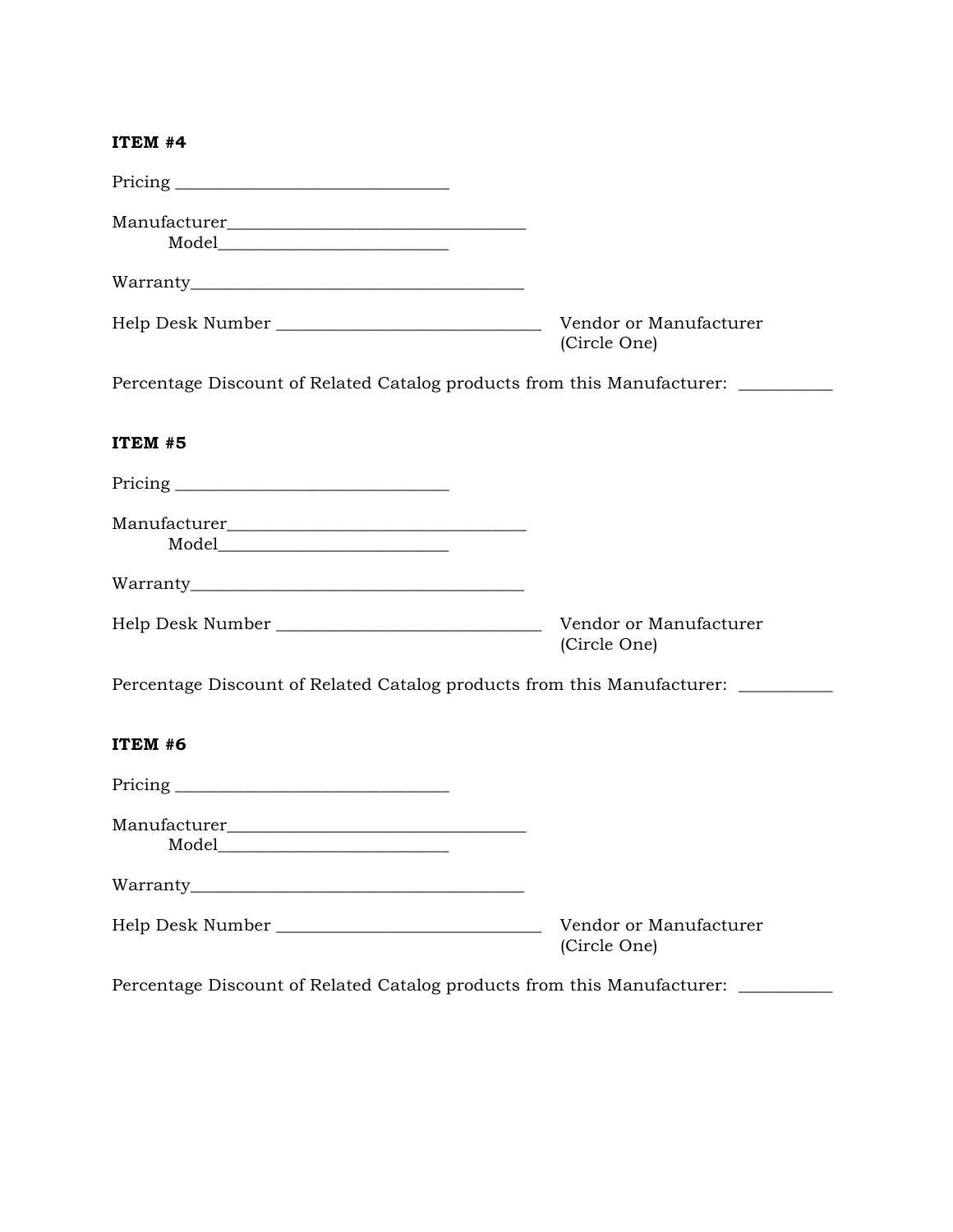### **ITEM #7**

|                                                                                  | Vendor or Manufacturer<br>(Circle One) |
|----------------------------------------------------------------------------------|----------------------------------------|
| Percentage Discount of Related Catalog products from this Manufacturer: ________ |                                        |
| ITEM #8                                                                          |                                        |
|                                                                                  |                                        |
| $\text{Model}\_\_$                                                               |                                        |
|                                                                                  |                                        |
|                                                                                  | Vendor or Manufacturer<br>(Circle One) |
| Percentage Discount of Related Catalog products from this Manufacturer: ________ |                                        |
| ITEM #9                                                                          |                                        |
|                                                                                  |                                        |
|                                                                                  |                                        |
|                                                                                  |                                        |
|                                                                                  | Vendor or Manufacturer<br>(Circle One) |
| Percentage Discount of Related Catalog products from this Manufacturer: ______   |                                        |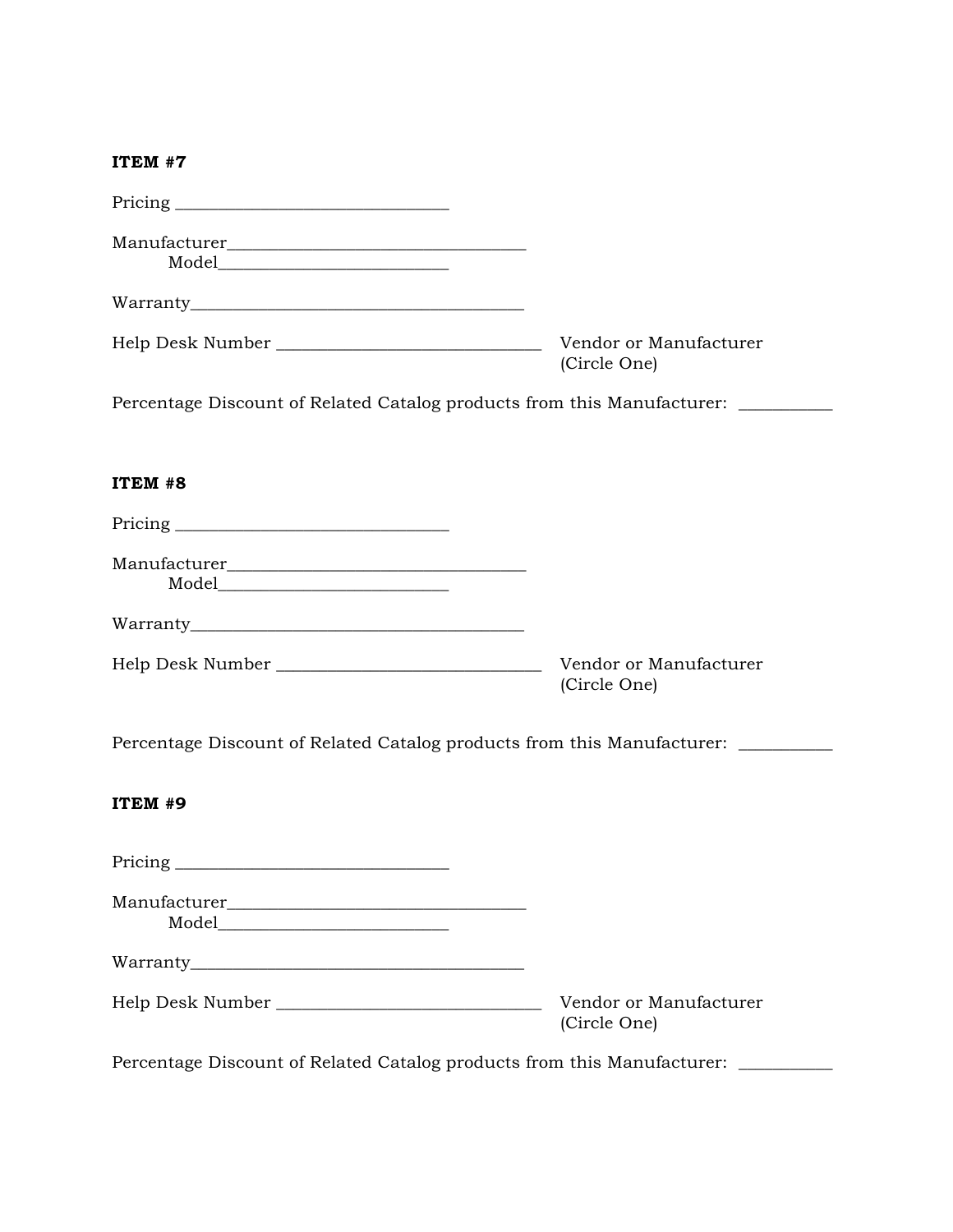| <b>ITEM #10</b>                                                                   |                                        |
|-----------------------------------------------------------------------------------|----------------------------------------|
|                                                                                   |                                        |
|                                                                                   |                                        |
|                                                                                   |                                        |
| Help Desk Number _______________________________                                  | Vendor or Manufacturer<br>(Circle One) |
| Percentage Discount of Related Catalog products from this Manufacturer: ________  |                                        |
| <b>ITEM #11</b>                                                                   |                                        |
|                                                                                   |                                        |
|                                                                                   |                                        |
|                                                                                   |                                        |
| Help Desk Number _________________________________                                | Vendor or Manufacturer<br>(Circle One) |
| Percentage Discount of Related Catalog products from this Manufacturer: _________ |                                        |
| <b>ITEM #12</b>                                                                   |                                        |
|                                                                                   |                                        |
| Manufacturer                                                                      |                                        |
|                                                                                   |                                        |
| Help Desk Number _________________________________                                | Vendor or Manufacturer<br>(Circle One) |
| Percentage Discount of Related Catalog products from this Manufacturer: ________  |                                        |